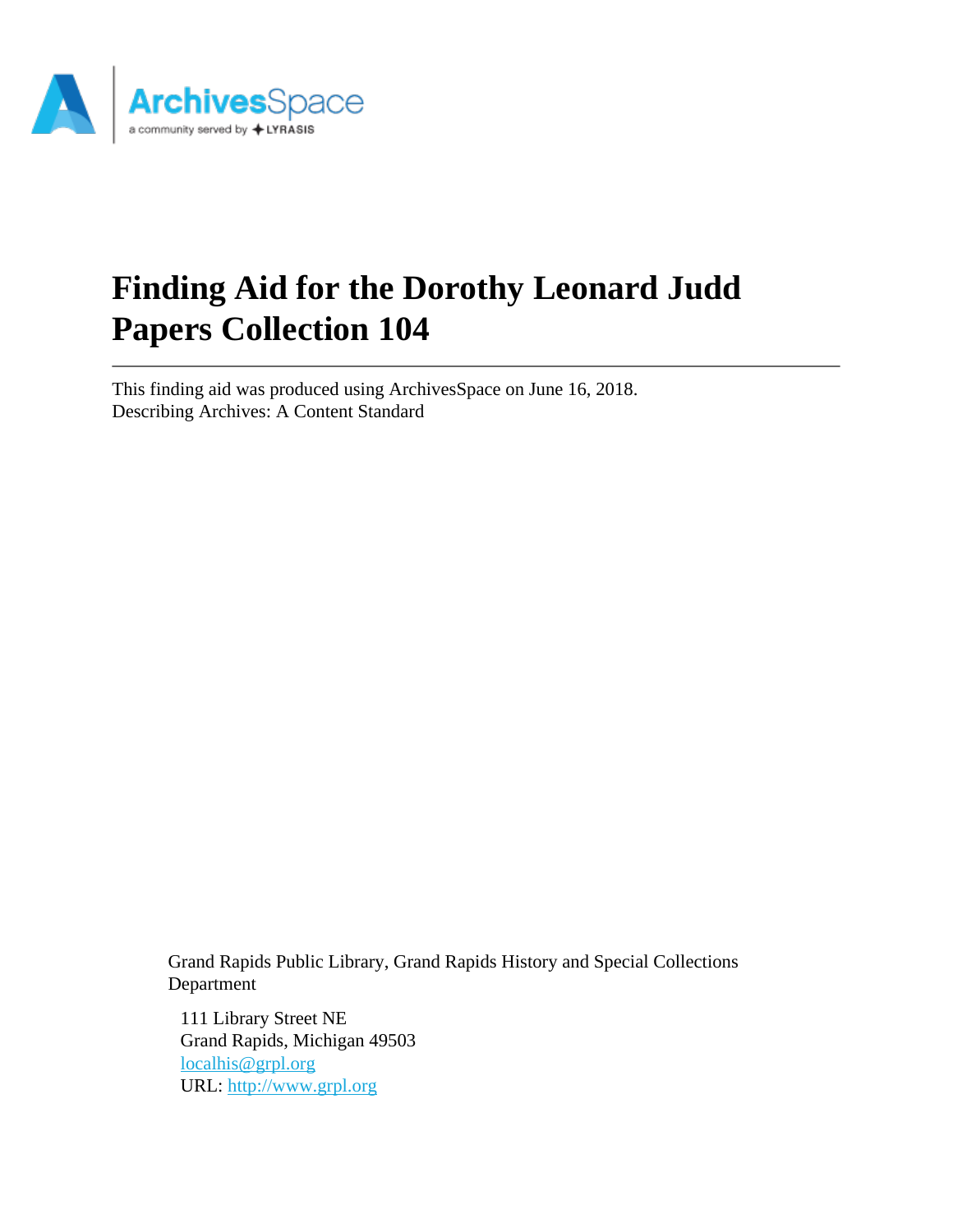# <span id="page-1-0"></span>**Table of Contents**

| 16 |    |
|----|----|
|    | 17 |
|    | 22 |
|    | 23 |
|    | 24 |
|    |    |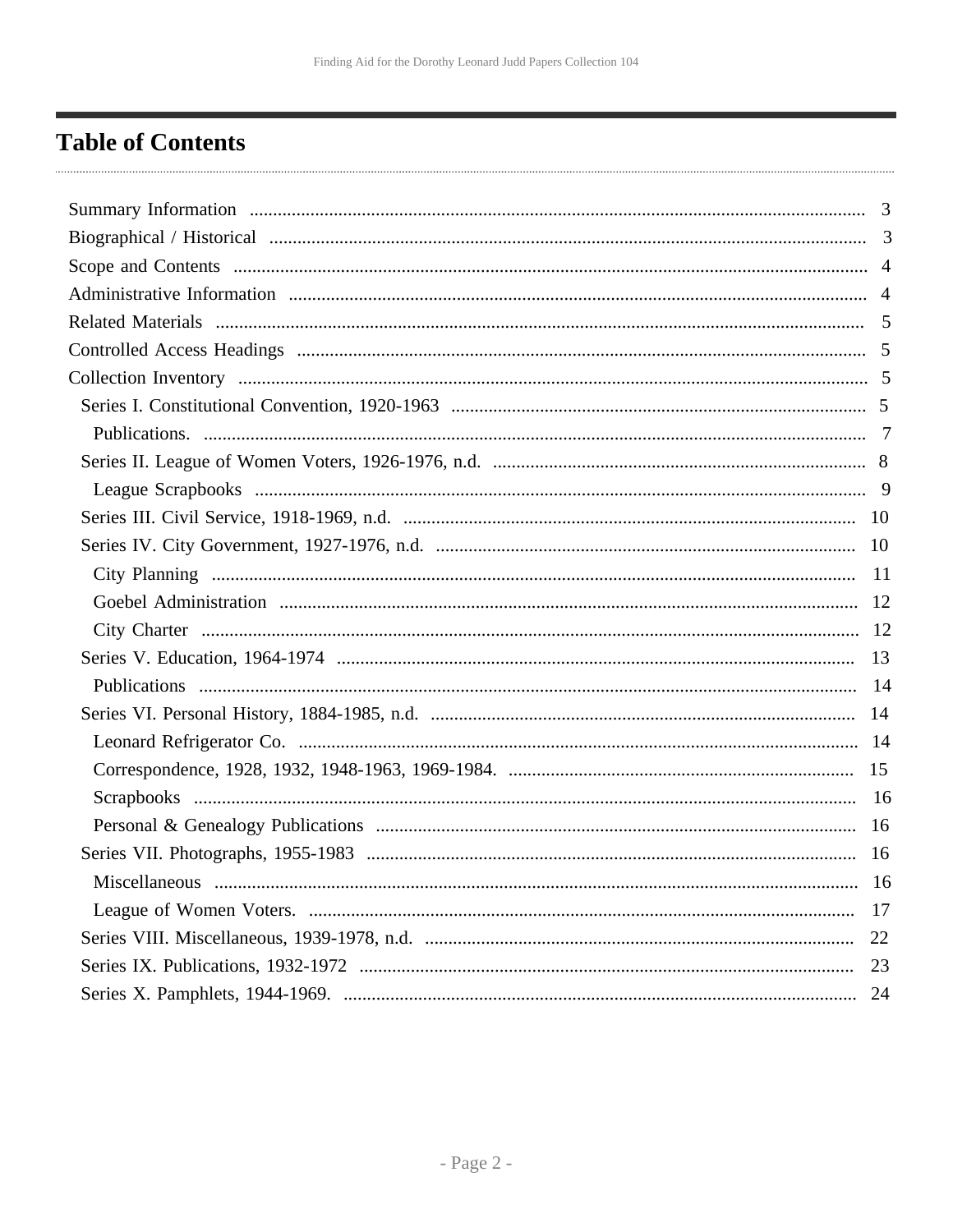### <span id="page-2-0"></span>**Summary Information**

| <b>Repository:</b>                  | Grand Rapids Public Library, Grand Rapids History and Special<br><b>Collections Department</b>                                                                                                                                                                                                                                                                                                                                                                                                                                                                                                                                                                                                                                                                                                                                                                                                                                                                     |
|-------------------------------------|--------------------------------------------------------------------------------------------------------------------------------------------------------------------------------------------------------------------------------------------------------------------------------------------------------------------------------------------------------------------------------------------------------------------------------------------------------------------------------------------------------------------------------------------------------------------------------------------------------------------------------------------------------------------------------------------------------------------------------------------------------------------------------------------------------------------------------------------------------------------------------------------------------------------------------------------------------------------|
| <b>Title:</b>                       | Dorothy Leonard Judd papers                                                                                                                                                                                                                                                                                                                                                                                                                                                                                                                                                                                                                                                                                                                                                                                                                                                                                                                                        |
| ID:                                 | Collection 104                                                                                                                                                                                                                                                                                                                                                                                                                                                                                                                                                                                                                                                                                                                                                                                                                                                                                                                                                     |
| Date [inclusive]:                   | 1884-1985, n.d.                                                                                                                                                                                                                                                                                                                                                                                                                                                                                                                                                                                                                                                                                                                                                                                                                                                                                                                                                    |
| <b>Physical Description:</b>        | 17.125 Linear Feet Over 25 boxes                                                                                                                                                                                                                                                                                                                                                                                                                                                                                                                                                                                                                                                                                                                                                                                                                                                                                                                                   |
| Language of the<br><b>Material:</b> | English                                                                                                                                                                                                                                                                                                                                                                                                                                                                                                                                                                                                                                                                                                                                                                                                                                                                                                                                                            |
| Abstract:                           | Dorothy Leonard Judd (1898-1989) was an activist in Grand Rapids,<br>Michigan. Her papers document her personal and professional<br>life. Important in the collection are records documenting Judd's<br>involvement in the drafting of a new Michigan State Constitution at the<br>Constitutional Convention (Con-Con). Also important is the League<br>of Women Voters series, 1926-1976. Judd was an active member<br>in the Grand Rapids League, served as Michigan State president in<br>1928, and headed the National League's Efficiency in Government<br>Committee from 1932-1934. Included in the League series are several<br>scrapbooks documenting its history. Also included is a family history<br>series that contains genealogy material and an autobiography of<br>Leonard Judd. Other series included in the collection are Civil Service,<br>City Government, Education, Photographs, Publications, Pamphlets,<br>Scrapbooks, and Miscellaneous. |

**^** [Return to Table of Contents](#page-1-0)

# <span id="page-2-1"></span>**Biographical / Historical**

Dorothy Leonard Judd (September 14, 1898 - February 14, 1989) was born in Grand Rapids, Michigan, the daughter of Willie Stansbury Leonard and Harry Carr Leonard, of the Leonard Refrigerator Company family. Mrs. Judd attended Fountain Street School and later Central High School from which she graduated in 1915. During her high school years she met her future husband Siegel Wright Judd. After graduation from high school, she attended Grand Rapids Junior College for one year. She went to Vassar College fall 1916, graduated 1920. She married Siegel Judd on June 29, 1922. Siegel Judd was one of the principles forming the firm of Warner, Norcross & Judd in 1931. They had two children, Harriette and Dorothy.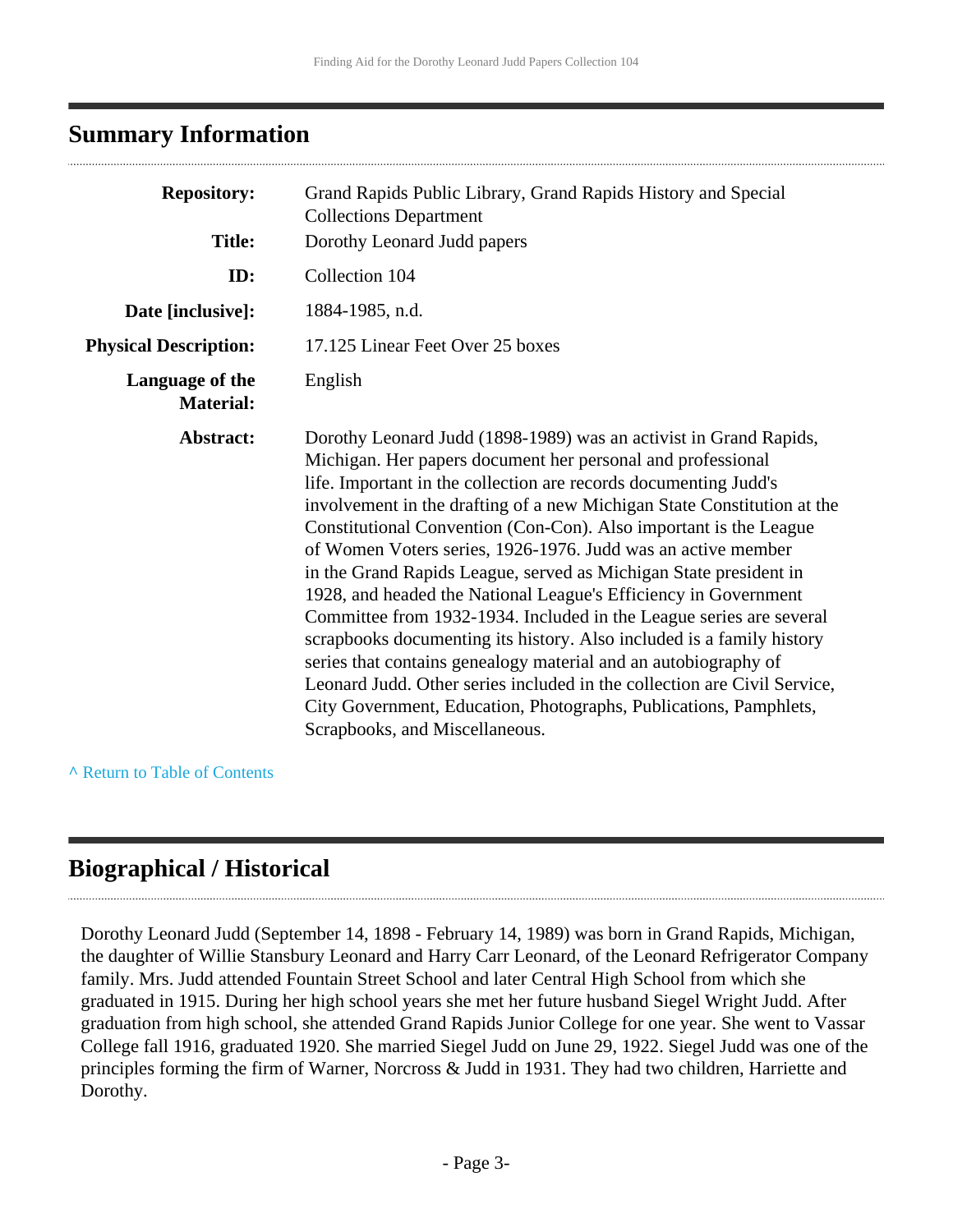Mrs. Judd's career in public service began with her involvement in the League of Women Voters in 1921. She served as state president in 1928, and headed the national league's Efficiency in Government Committee from 1932-34. She was also concerned with cleaning up local government within her own city in the 1950s. The highlight of her career was in 1961 when she was selected as a delegate to the Constitutional Convention for the State of Michigan. Mrs. Judd was also active in the development of Civil Service. During the 1960s she was concerned with higher education and Grand Rapids Junior College.

For more biographical information refer to the Portrait and Biographical file located in the Michigan Room and her Autobiography included with the collection.

**^** [Return to Table of Contents](#page-1-0)

### <span id="page-3-0"></span>**Scope and Contents**

The collection consists of papers that document the personal and professional life of Dorothy Leonard Judd. The bulk of the collection deals with Mrs. Judd's career in public service. The collection is organized into series which reflect her areas of interest. To wit: Constitutional Convention (Michigan), League of Women Voters and Civil Service, City Government, Education, Personal History, Photographs, Miscellaneous, Publications, Pamphlets, and Scrapbooks.

**^** [Return to Table of Contents](#page-1-0)

### <span id="page-3-1"></span>**Administrative Information**

### **Publication Statement**

Grand Rapids Public Library, Grand Rapids History and Special Collections Department

111 Library Street NE Grand Rapids, Michigan 49503 [localhis@grpl.org](mailto:localhis@grpl.org) URL:<http://www.grpl.org>

### **Immediate Source of Acquisition**

Dorothy Leonard Judd, 1986, n.d.

Accession numbers 1986.155, 1986.148, 1986.157, 1986.216, 1986.217, 00.000, 00.[5020].1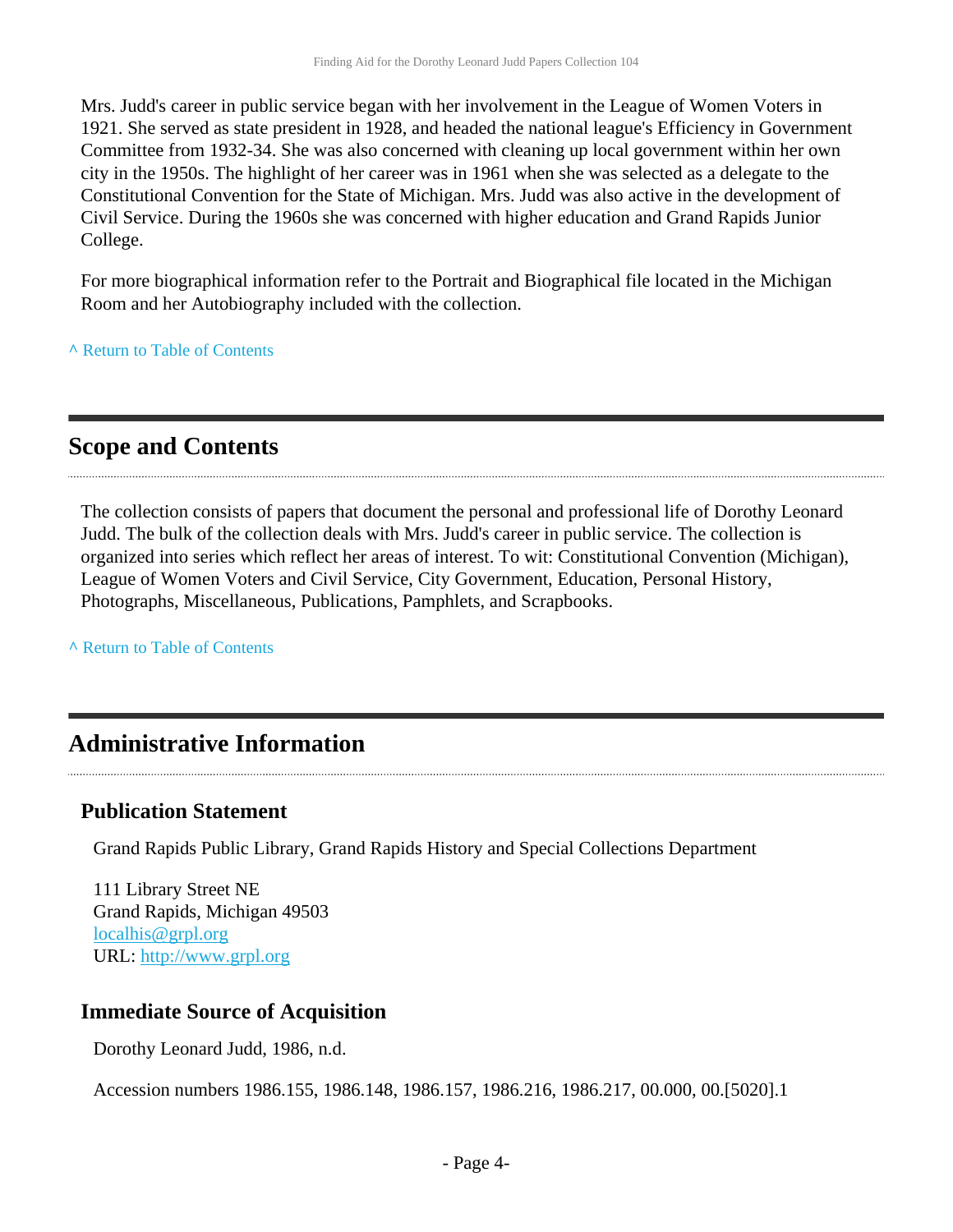## <span id="page-4-0"></span>**Related Materials**

### **Related Materials**

Coll. 125, Robinson Studio Photographs Collection

Coll. 127, GRPL Woman's Suffrage Coll. 127-1-9. Has a copy of the Bulletin / Michigan League of Women Voters, Dec. 1927, with picture of Dorothy Judd, nearly elected President.

Coll. 303, City of Grand Rapids at the GRPL. See Dorothy Judd as the Chairman of the Sub-Committee on Intergovernmental Fiscal Relations, of the Citizen's Tax Study Committee.

Gerald R. Ford Congressional papers, at the Gerald R. Ford Presidential Library

**^** [Return to Table of Contents](#page-1-0)

# <span id="page-4-1"></span>**Controlled Access Headings**

- personal papers
- Civil service reform -- Michigan
- Grand Rapids (Mich.) -- History
- Grand Rapids (Mich.) -- Politics and government
- Women -- Michigan -- Grand Rapids -- History
- Michigan. Constitutional Convention (1961-1962)
- League of Women Voters of Michigan

# <span id="page-4-2"></span>**Collection Inventory**

### <span id="page-4-3"></span>**Series I. Constitutional Convention, 1920-1963**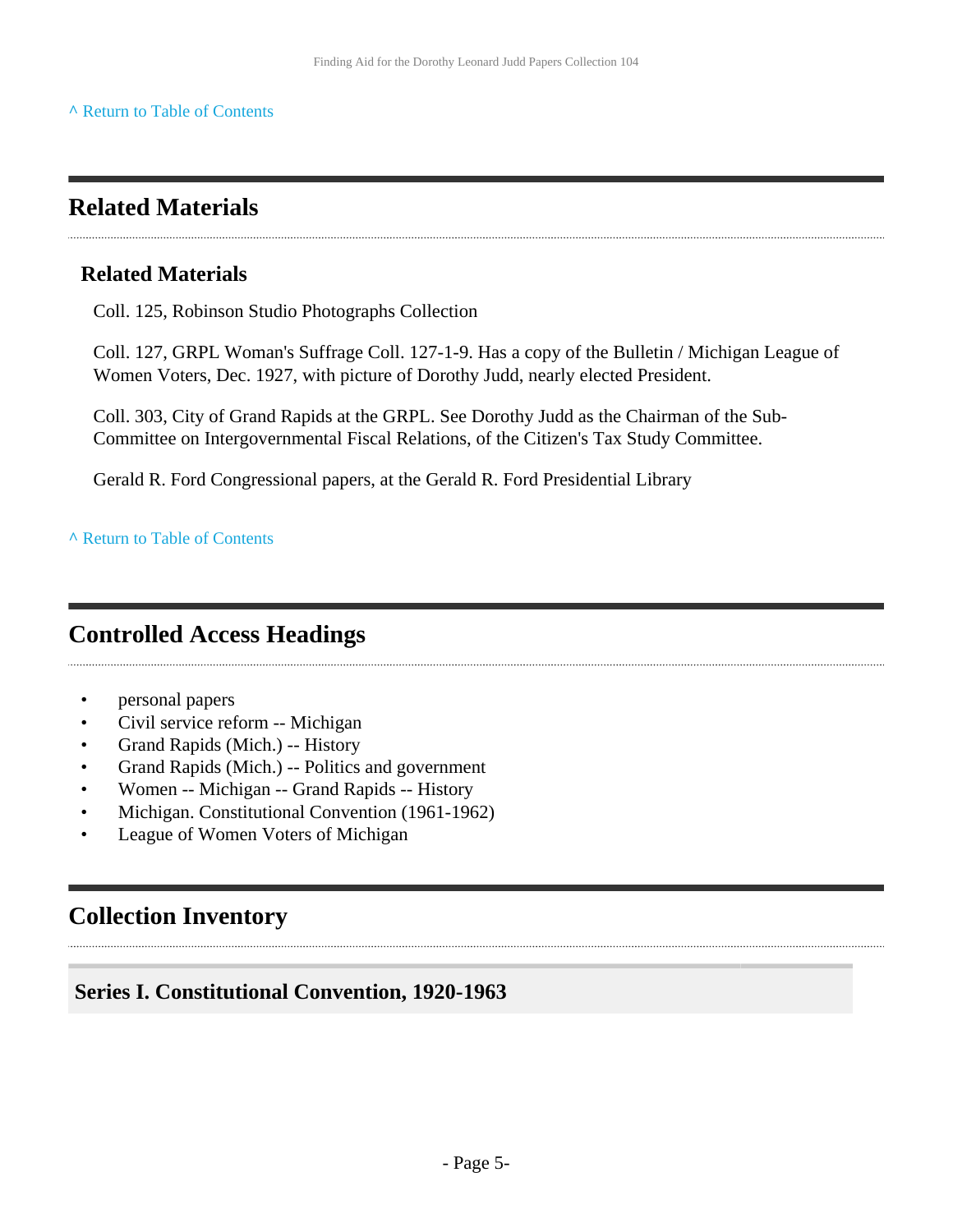#### **Scope and Contents**

Contains documents, booklets, pamphlets, dealing with the constitutional Convention and Judd's participation as a delegate. Also includes her personal journal for the first month of the convention and two bound volumes, "State of Michigan Constitutional Convention, 1961, Official Record." Subject/chronological arrangement.

| <b>Title/Description</b>                                                              | <b>Instances</b> |                     |
|---------------------------------------------------------------------------------------|------------------|---------------------|
| County Home Rule, 1920, 1929, 1933-1934, 1962-1964.                                   | Box 1a           | Folder 1            |
| Michigan League of Women Voters Helps to Call a Con-Con,<br>1924-1963.                | Box 1a           | Folder <sub>2</sub> |
| How to Get a New Constitution, 1947-1961, n.d.                                        | Box 1a           | Folder 3            |
| Probation Jurisdiction over Juveniles, 1959-1969.                                     | Box 1a           | Folder 4            |
| A Primer on State Government Organization in Michigan, 1960.                          | Box 1a           | Folder 5            |
| Election to Con-Con as Delegate, 1961, n.d.                                           | Box 1a           | Folder 6            |
| Bibliography, 1961.                                                                   | Box 1a           | Folder <sub>7</sub> |
| Studies in the Michigan Constitution Prepared for the Delegates,<br>1961.             | Box 1a           | Folder <sub>8</sub> |
| Reports, 1961.                                                                        | Box 1a           | Folder 9            |
| The State Constitution its Nature and Purpose, 1961.                                  | Box 1a           | Folder 10           |
| Selected Bibliography on State Constitutional Revision, 1961.                         | Box 1a           | Folder 11           |
| Preparing for the Michigan Constitutional Convention, 1961.                           | Box 1a           | Folder 12           |
| Journal of the Con-Con, 1961.                                                         | Box 1a           | Folder 13           |
| D.D. Eisenhower Visits Michigan Con-Con, 1961.                                        | Box 1a           | Folder 14           |
| Con-Con Begins: Judd Personal Journal, First Seven Weeks, 1961.                       | Box 1a           | Folder 15           |
| Merit System in Civil Service, Article I, Section 5, 1961.                            | Box 1a           | Folder 16           |
| Reel-to-Reel tape, Judd Speeches on Con-Con over WMAX for<br>Election Campaign, 1961. | <b>Box 24</b>    |                     |
| School Taxes: Proposal for County Wide Levy, [1961].                                  | Box 1a           | Folder 17           |
| League of Women Voters: Only Interest Lobby for Con-Con,<br>1961-1962.                | Box 1a           | Folder 18           |
| Correspondence, 1961-1962, n.d.                                                       | Box 1a           | Folder 19           |
| Council Comments on Con-Con, 1961-1962.                                               | Box 1a           | Folder 20           |
| Local Government, Health Services, 1961-1962.                                         | Box 1a           | Folder 21           |
| Natural Resources in Con-Con, 1961-1963.                                              | Box 1a           | Folder 22           |
| Intergovernmental Relations 1961-1963.                                                | Box 1a           | Folder 23           |
| Speeches and Reports, 1962, n.d.                                                      | Box 1a           | Folder 24           |

The Reapportionment Plan in the New Constitution, 1962.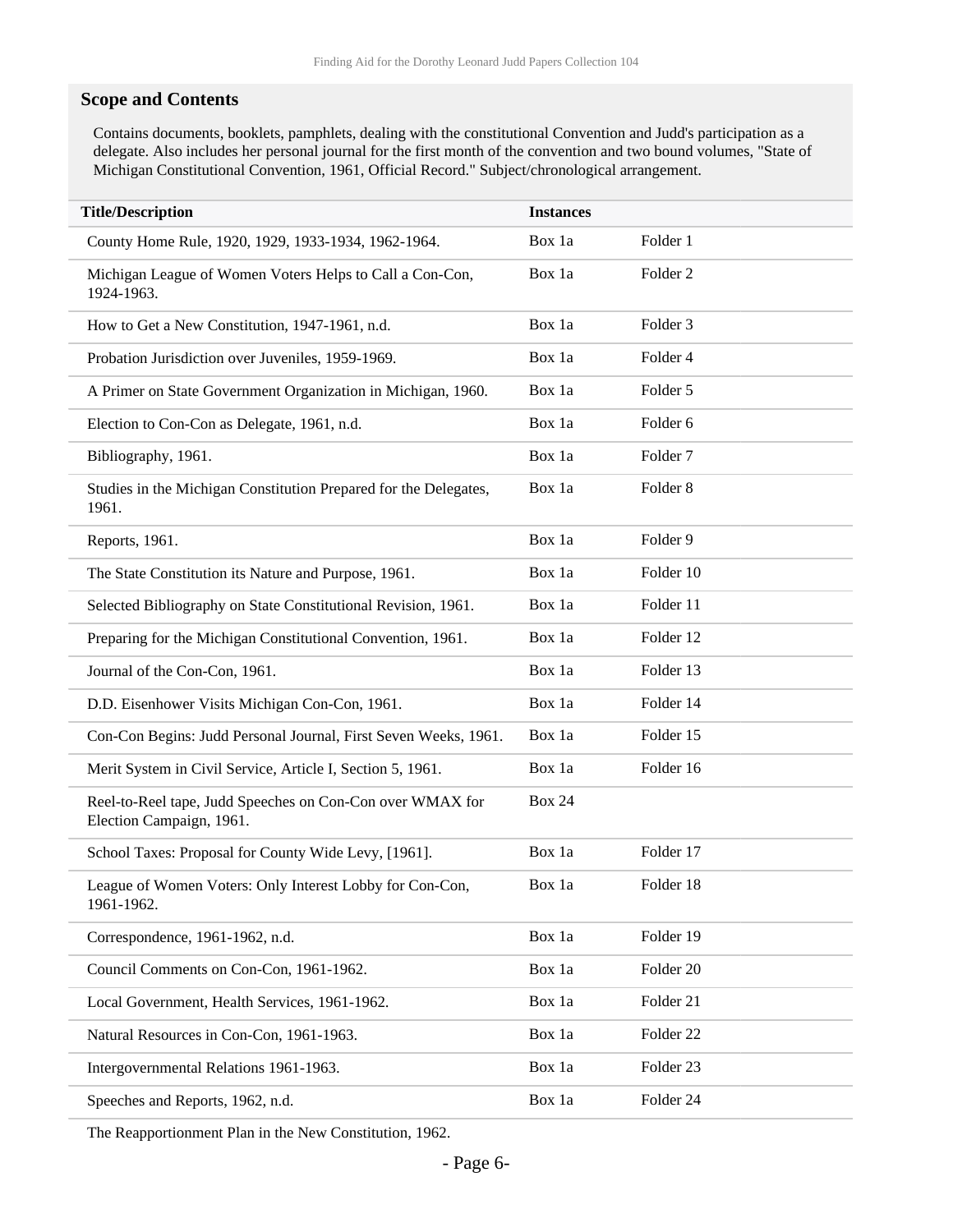|                                                                                        | Box 1a | Folder <sub>25</sub> |
|----------------------------------------------------------------------------------------|--------|----------------------|
| The Civil Service Provision in the Proposed Constitution, 1962.                        | Box 1a | Folder <sub>26</sub> |
| Civil Service in New Constitution, Campaign for Adoption of<br>New Constitution, 1962. | Box 1a | Folder <sub>27</sub> |
| Michigan Alumnus, 1962.                                                                | Box 1a | Folder <sub>28</sub> |
| Law Day U.S.A., 1962.                                                                  | Box 1a | Folder <sub>29</sub> |
| Proposed Constitution of the State of Michigan, 1962.                                  | Box 1a | Folder 30            |
| Proposed Constitution: Analysis, Explanations, Opinions,<br>1962-1963.                 | Box 1a | Folder 31            |
| Declaration of Rights, 1962-1963, 1972.                                                | Box 1a | Folder 32            |
| Post Con-Con Affairs, 1962-1963.                                                       | Box 1a | Folder 33            |
| News clippings, 1962-1963.                                                             | Box 1a | Folder 34            |
| Constitutional Provisions Relating to Metro Problems, 1963.                            | Box 1a | Folder 35            |
| Executive Organization Act Directive, 1965.                                            | Box 1a | Folder 36            |
| County Home Rule, 1971.                                                                | Box 1a | Folder 37            |
| General Objectives of the Constitutional Convention, n.d.                              | Box 1a | Folder 38            |
| Lansing the New Look in Michigan, n.d.                                                 | Box 1a | Folder 39            |

# <span id="page-6-0"></span>**Publications.**

| <b>Title/Description</b>                                                                  | <b>Instances</b> |                     |
|-------------------------------------------------------------------------------------------|------------------|---------------------|
| "State of Michigan Con-Con 1961 Official Record, Vols. I and<br>II. [Bully box, 8/8/2000] | Box 25           |                     |
| "Michigan Government in Brief," 1961.                                                     | Box 4            |                     |
| "The Declaration of Rights in the Michigan Constitution," 1961.                           | Box 4            |                     |
| "Rejected Amendments to the Michigan Constitution," 1960-61.                              | Box 4            |                     |
| "Miscellaneous Problems," 1961.                                                           | Box 4            |                     |
| "Higher Education in Michigan's Constitution," 1961.                                      | Box 4            |                     |
| "Elementary and Secondary Education and The Michigan<br>Constitution," 1961.              | Box 4            |                     |
| "The Elective Franchise and Michigan Constitution," 1961.                                 | Box 4            |                     |
| "The Michigan Constitution and the Judiciary," 1961.                                      | Box 4            |                     |
| "The Constitution and the Legislature," 1961.                                             | Box 4            |                     |
| "Constitutional Revision in Michigan," 1958.                                              | <b>Box 22</b>    | Folder 1            |
| "Michigan constitutional Issues," 1960.                                                   | <b>Box 22</b>    | Folder <sub>2</sub> |
| "The Voter and the Michigan Constitution," 1960.                                          | <b>Box 22</b>    | Folder <sub>3</sub> |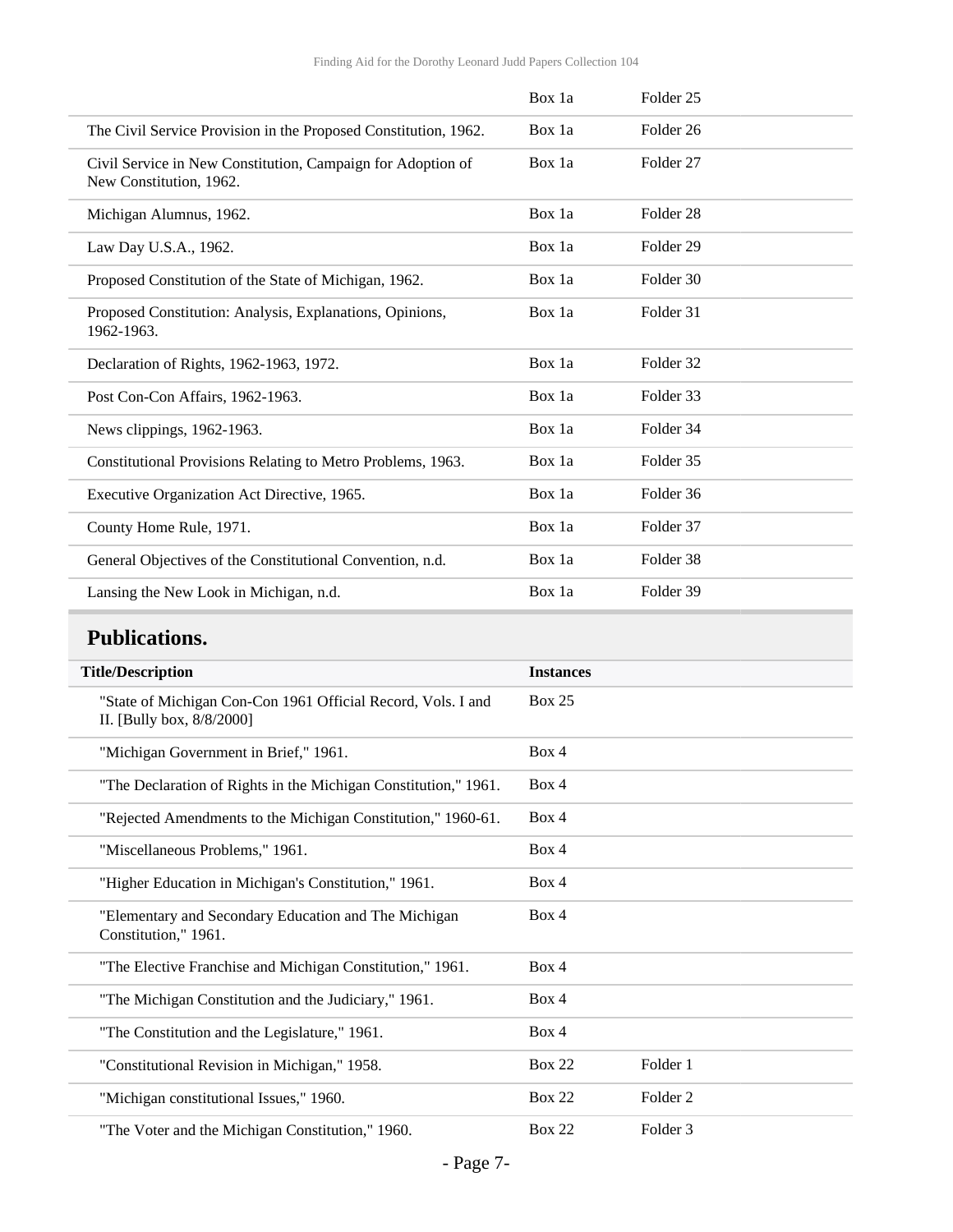| "Constitutional Revision The Arguments for and Against<br>Certain Ouestions," 1961. | <b>Box 22</b> | Folder 4  |
|-------------------------------------------------------------------------------------|---------------|-----------|
| "Focus on Con-Con," 1961.                                                           | <b>Box 22</b> | Folder 5  |
| "Voters Guide to the Proposed Michigan Constitution of 1962,"                       | <b>Box 22</b> | Folder 6  |
| "What the Proposed New State Constitution Means to You,"<br>1962.                   | <b>Box 22</b> | Folder 7  |
| "A Digest of the Proposed Constitution," 1962.                                      | <b>Box 22</b> | Folder 8  |
| "Welcome Constitution Hall Seat of Michigan's Constitutional<br>Convention," n.d.   | <b>Box 22</b> | Folder 9  |
| "The Proposed New Constitution of Michigan What it Means to<br>You," $n.d.$         | <b>Box 22</b> | Folder 10 |

### <span id="page-7-0"></span>**Series II. League of Women Voters, 1926-1976, n.d.**

#### **Scope and Contents**

Excellent documentation of the League's history in Grand Rapids and its active participation in local, state and national government. Contains pamphlets, speeches, annual reports, board minutes, scrapbooks and correspondence. Many of Judd's interests stem from her LWV affiliation, Civil Service, Committee of 100, Citizen's Action, National Municipal League. Subject/chronological arrangement.

| <b>Title/Description</b>                                             | <b>Instances</b> |              |
|----------------------------------------------------------------------|------------------|--------------|
| Annual Report to Members, 1942, 1947-1958.                           | Box 1b           | Folder 40    |
| Annual Reports, 1955, 1960-1971.                                     | Box 1b           | Folder 41    |
| Minutes of Annual Meetings, 1962-1963, 1970-1971.                    | Box 1b           | Folder 42    |
| Annual Meeting, 1955, 1972.                                          | Box 1b           | Folder 43-44 |
| Board Minutes, 1933-1949.                                            | Box 1b           | Folder 45-49 |
| Board Minutes, 1960-1961.                                            | Box 3            | Folder 1     |
| Board Minutes, 1963-1971.                                            | Box 1b           | Folder 50-51 |
| Department of Efficiency in Government, Judd Chairman,<br>1926-1933. | Box 1b           | Folder 52    |
| County and Metro Problems, 1929, 1940, 1959-1960, n.d.               | Box 1b           | Folder 53    |
| Budget Making and Administration, by Judd, 1933.                     | Box 1b           | Folder 54    |
| Constructive Economy in Local Government, by Judd, 1933.             | Box 1b           | Folder 55    |
| The League and the Constitutional Convention, 1942-1972.             | Box 1b           | Folder 56    |
| Publications, 1932, 1945-1946.                                       | Box 1b           | Folder 57    |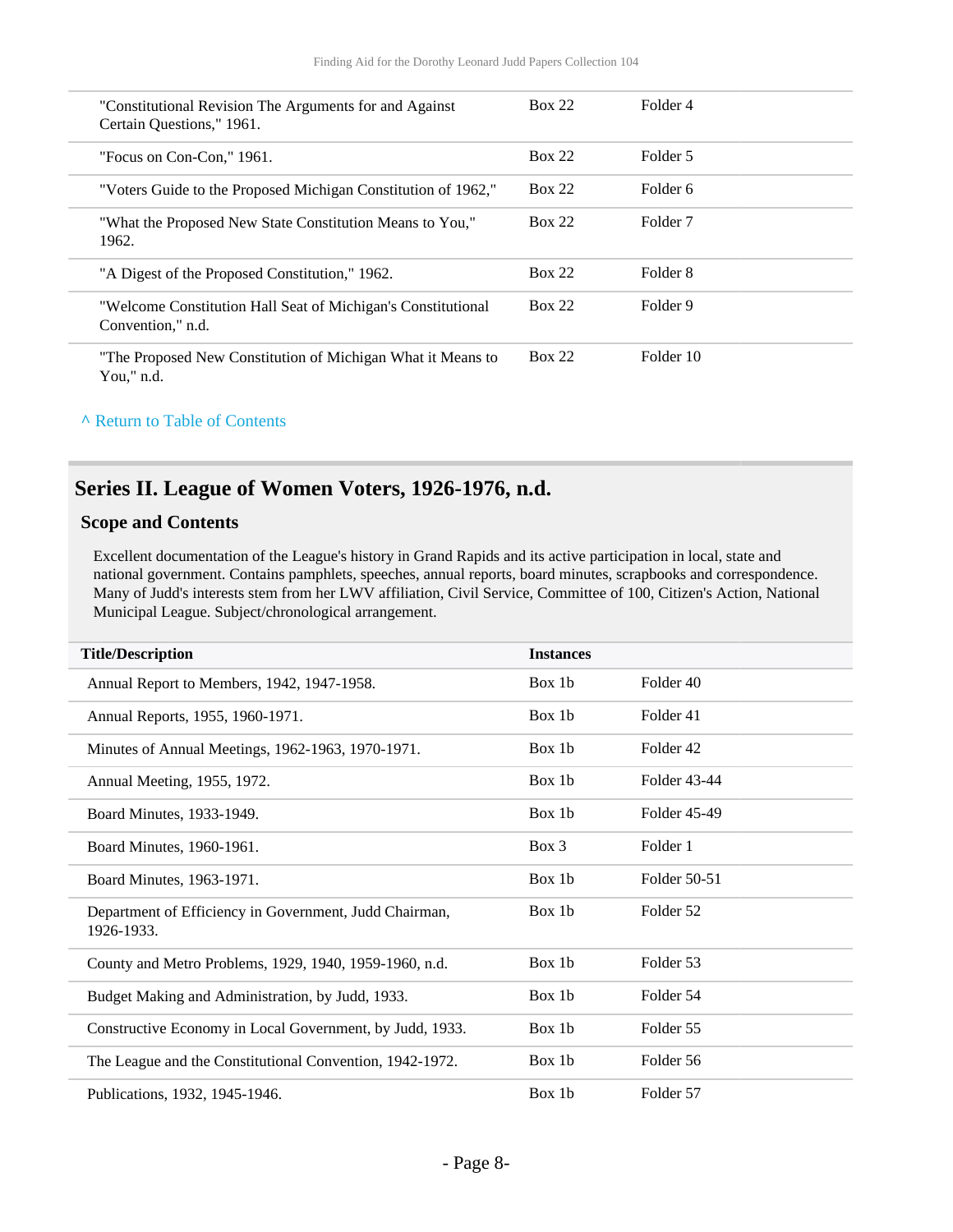| Transcripts of Interviews and Press Releases, 1951, 1963, 1975,<br>n.d.  | Box 1b           | Folder 58            |
|--------------------------------------------------------------------------|------------------|----------------------|
| Letters of Congratulations, "Our Metropolitan Government",<br>1953-1957. | Box 1b           | Folder 59            |
| Meetings, Reports, Agendas, 1956-1957.                                   | Box 1b           | Folder <sub>60</sub> |
| Sen. Arthur Vandenberg, Correspondence, 1951.                            | Box 1b           | Folder 61            |
| Carrie Chapman Catt, "The Power of an Idea", 1958.                       | Box 1b           | Folder <sub>62</sub> |
| Non-Partisan Policy for Grand Rapids League of Women Voters,<br>1959.    | Box 1b           | Folder <sub>63</sub> |
| By-Laws, 1960.                                                           | Box 1b           | Folder 64            |
| Study and Evaluation of Service to Children in Kent County,<br>1962.     | Box 1b           | Folder 65            |
| Local Continuing Responsibilities, 1962-1969.                            | Box 1b           | Folder 66            |
| Candidates Fair, 1966.                                                   | Box 1b           | Folder 67            |
| Member List, 1966-1967.                                                  | Box 1b           | Folder <sub>68</sub> |
| Philosophy on a Career of Volunteerism, 1969.                            | Box 1b           | Folder <sub>69</sub> |
| An Assignment from Society, 1970.                                        | Box 1b           | Folder 70            |
| Cassette Tape, TV 35 Interview, 1975.                                    | <b>Box 24</b>    |                      |
| Foreign Affairs, 1976, n.d.                                              | Box 1c           | Folder 71            |
| Annexation Report, n.d.                                                  | Box 1c           | Folder <sub>72</sub> |
| <b>League Scrapbooks</b>                                                 |                  |                      |
| <b>Title/Description</b>                                                 | <b>Instances</b> |                      |
| vol. 1, 1934-1936.                                                       | Box 5            |                      |
| vol. 2, 1935.                                                            | Box 5            |                      |
| vol. 3, 1937.                                                            | Box 5            |                      |
| vol. 4, 1938.                                                            | Box 5            |                      |
| vol. 5, 1939.                                                            | Box 5            |                      |
| vol. 6, 1940-1942.                                                       | Box 6            |                      |
| vol. 7, 1940.                                                            | Box 6            |                      |
| vol. 8, 1940-1941.                                                       | Box 6            |                      |
| vol. 9, 1947-1948.                                                       | Box 7            |                      |
| vol. 10, 1948-1949.                                                      | Box 7            |                      |
| vol. 11, 1948-1950.                                                      | Box 8            |                      |

<span id="page-8-0"></span>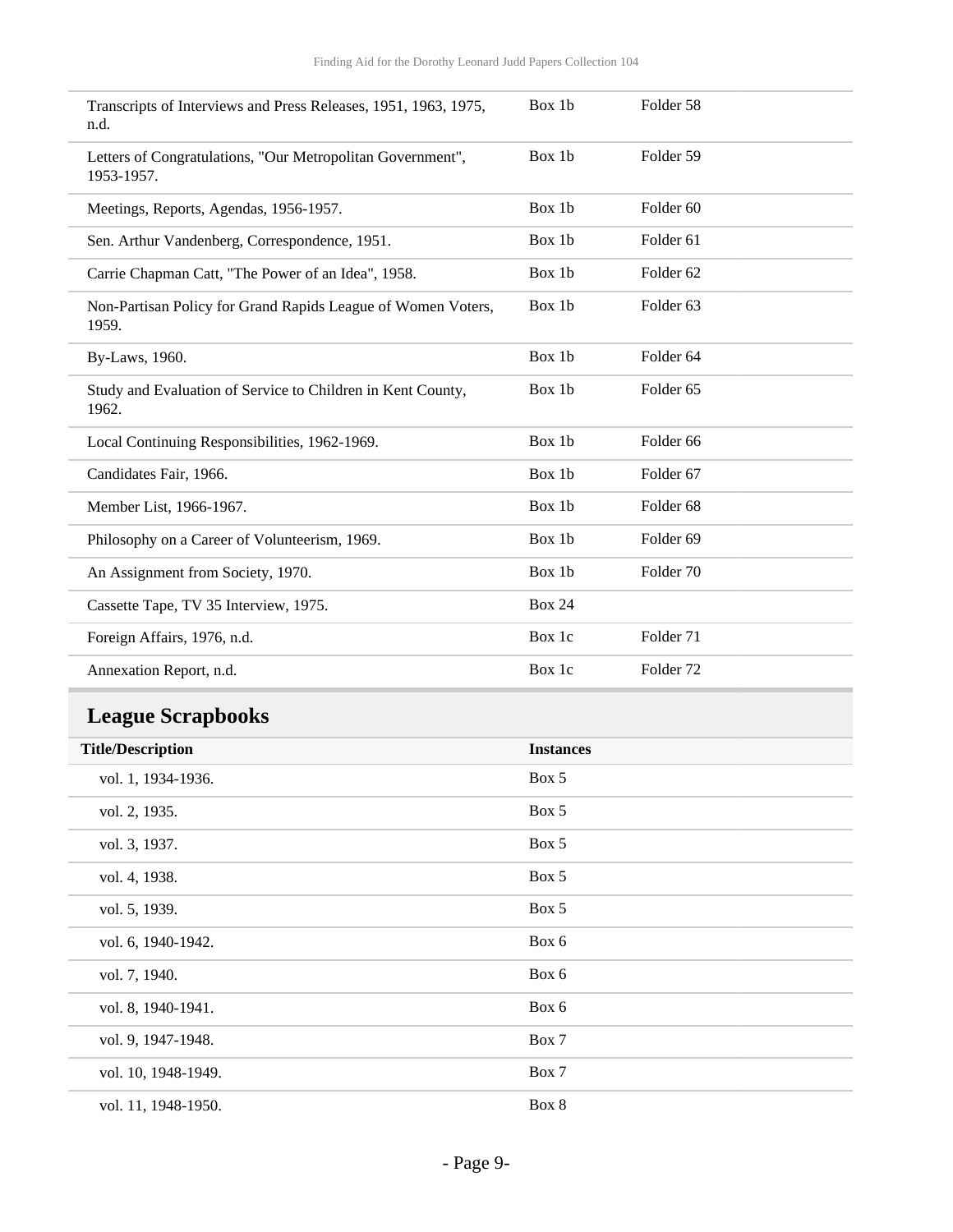| vol. 12, 1951-1952. | Box 9         |
|---------------------|---------------|
| vol. 13, 1954.      | Box 9         |
| vol. 14, 1955.      | <b>Box 10</b> |
| vol. 15, 1956-1960. | Box 10        |
| vol. 16, 1957-1958. | <b>Box 10</b> |
| vol. 17, 1958-1960. | Box 11        |
| vol. 18, 1960-1971. | Box 11        |

### <span id="page-9-0"></span>**Series III. Civil Service, 1918-1969, n.d.**

#### **Scope and Contents**

Judd was active in the area of civil service from very early in her career. She was a member of the Civil Service Study Commission, 1936, the report of the committee is included in this series. She was appointed again to the commission by Governor Romney in 1963, serving until 1969. Series contains reports, correspondence, speeches, news clippings, history of Civil Service. Subject/chronological arrangement.

| <b>Title/Description</b>                                                                | <b>Instances</b> |                      |
|-----------------------------------------------------------------------------------------|------------------|----------------------|
| Civil Service, Grand Rapids and Michigan, 1918, 1935-42,<br>1957-60.                    | Box 1c           | Folder 73            |
| Gov. Fitzgerald Promotes a Merit System, 1935-39.                                       | Box 1c           | Folder 74            |
| History of Michigan Merit System, 1937-39, 1961.                                        | Box 1c           | Folder 75            |
| Legislation, 1936, 1968, n.d.                                                           | Box 1c           | Folder 76            |
| League of Women Voters and the Origin of the Michigan Merit<br>System, 1934-39, [1950]. | Box 1c           | Folder 77            |
| Michigan Civil Service System Evaluation and Development,<br>1954-69.                   | Box 1c           | Folder 78            |
| Annual Report, 1966.                                                                    | Box 1c           | Folder 79            |
| A Proposal for Action by the Civil Service Commission, 1968.                            | Box 1c           | Folder 80            |
| A Look at the Michigan Merit System, 1969.                                              | Box 1c           | Folder 81            |
| Politics in the Grand Rapids Civil Service, n.d.                                        | Box 1c           | Folder <sub>82</sub> |
| Pamphlet: "Employee Organizations in the Public Service," n.d.                          | $Box$ 3          | Folder 12            |

#### **^** [Return to Table of Contents](#page-1-0)

### <span id="page-9-1"></span>**Series IV. City Government, 1927-1976, n.d.**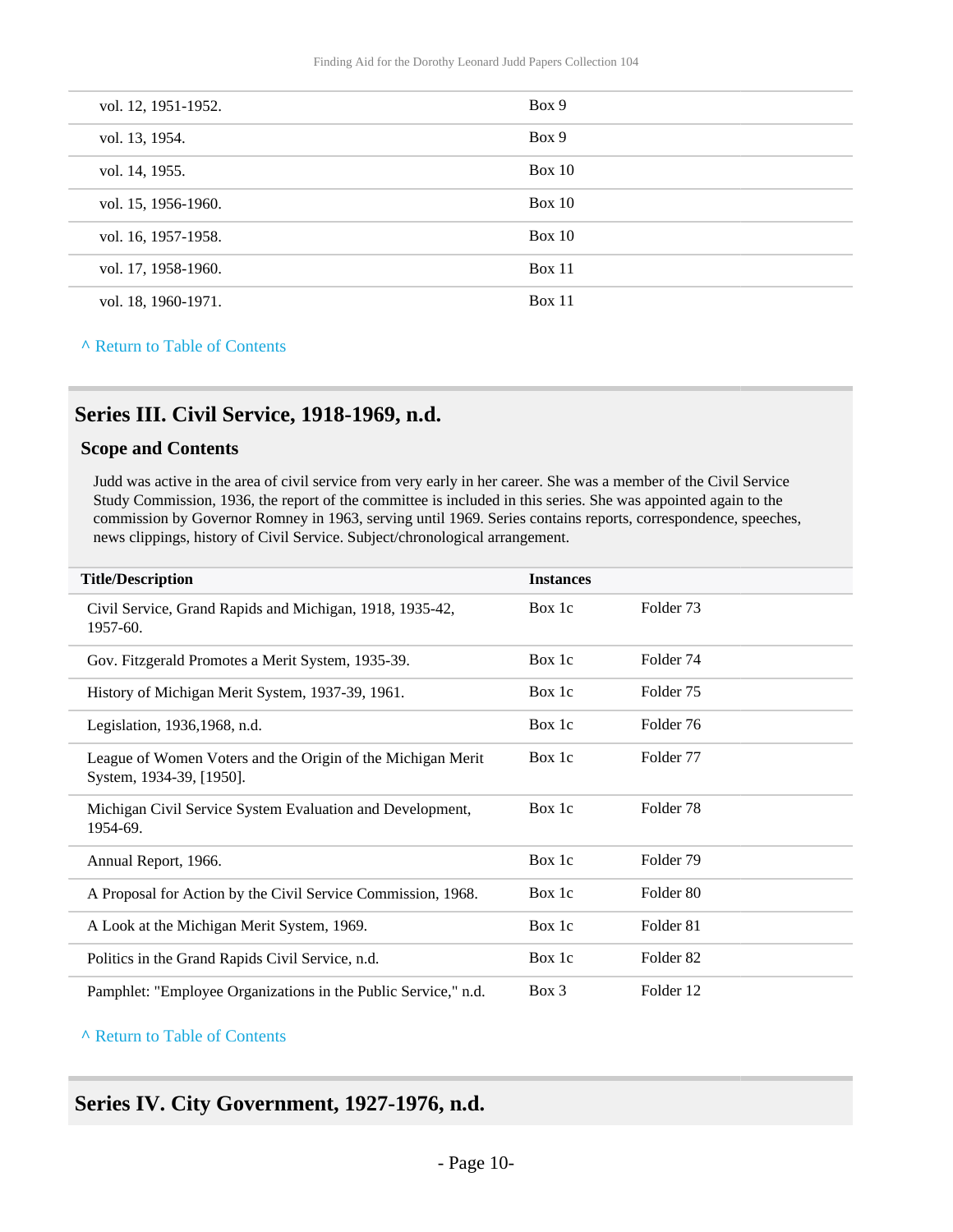#### **Scope and Contents**

Series contains information on city planning, citizens Action, Goebel Administration and City Charter. Judd was very active in the movement for better local government, she was a worthy adversary of the political boss Frank McKay and Mayor George Welsh (whom she considered to be McKay's right hand man). Subject/chronological arrangement

### <span id="page-10-0"></span>**City Planning**

| <b>Title/Description</b>                                                                                                                             | <b>Instances</b> |                     |
|------------------------------------------------------------------------------------------------------------------------------------------------------|------------------|---------------------|
| "Planning the Future of Your City" Grand Rapids First City<br>Plan, 1927.                                                                            | Box 1c           | Folder 83           |
| Grand Rapids City Planning, Street Trees, 1939, 1952-59, n.d.                                                                                        | Box 1c           | Folder 84           |
| "Metropolitan Planner", Association Periodical, 1944-1947,<br>1951.                                                                                  | Box 1c           | Folder 85           |
| Muddling Through to Measurement, "A Tale of One City",<br>1945.                                                                                      | Box 1c           | Folder 86           |
| Metropolitan Districts Special Reports from Metropolitan Grand<br>Rapids Planning Association on Desirability of Such Districts,<br>1947, 1959, n.d. | Box 1c           | Folder 87           |
| Scrapbook, Street Trees, 1956.                                                                                                                       | <b>Box 23</b>    |                     |
| Metropolitan Grand Rapids Planning Association, 1944-1952.                                                                                           | Box 3            | Folder <sub>2</sub> |
| Grand Rapids City Planning, 1947-1951.                                                                                                               | Box 3            | Folder <sub>3</sub> |
| Lake Michigan Pipeline, 1948-1955, n.d.                                                                                                              | Box 3            | Folder <sub>4</sub> |
| The C.A. News, 1950-1954                                                                                                                             | Box 3            | Folder 5            |
| Capital Improvement, Kent County, 1957.                                                                                                              | Box 3            | Folder <sub>6</sub> |
| Tax Trends In Politics, 1949-53, n.d.                                                                                                                | Box 3            | Folder <sub>7</sub> |
| Urban Renewal, 1948-1957.                                                                                                                            | Box 1c           | Folder 88           |
| Scott Bagby: Studies and Proposals, 1950, 1977.                                                                                                      | Box 1c           | Folder 89           |
| Metropolitan Economic Development, 1958-1959, n.d.                                                                                                   | Box 1c           | Folder 90           |
| Challenges of Our Expanding Community, 1958-1959.                                                                                                    | Box 1c           | Folder 91           |
| Need for leadership in Development of State Metro Areas,<br>Letter to Gov. Romney, 1962.                                                             | <b>Box 2.2</b>   | Folder 1            |
| Welch, Kenneth, Obituary, 1973.                                                                                                                      | <b>Box 2.2</b>   | Folder <sub>2</sub> |
| Metropolitan Problems, n.d.                                                                                                                          | <b>Box 2.2</b>   | Folder 3            |
| Citizens Action, 1949-1954.                                                                                                                          | <b>Box 2.2</b>   | Folder 4            |
| The Story of Assessment Reform, 1943-1953.                                                                                                           | <b>Box 2.2</b>   | Folder 5            |
| Biographical Material, George Welsh, Frank McKay, 1950-1975<br>n.d.                                                                                  | <b>Box 2.2</b>   | Folder 6            |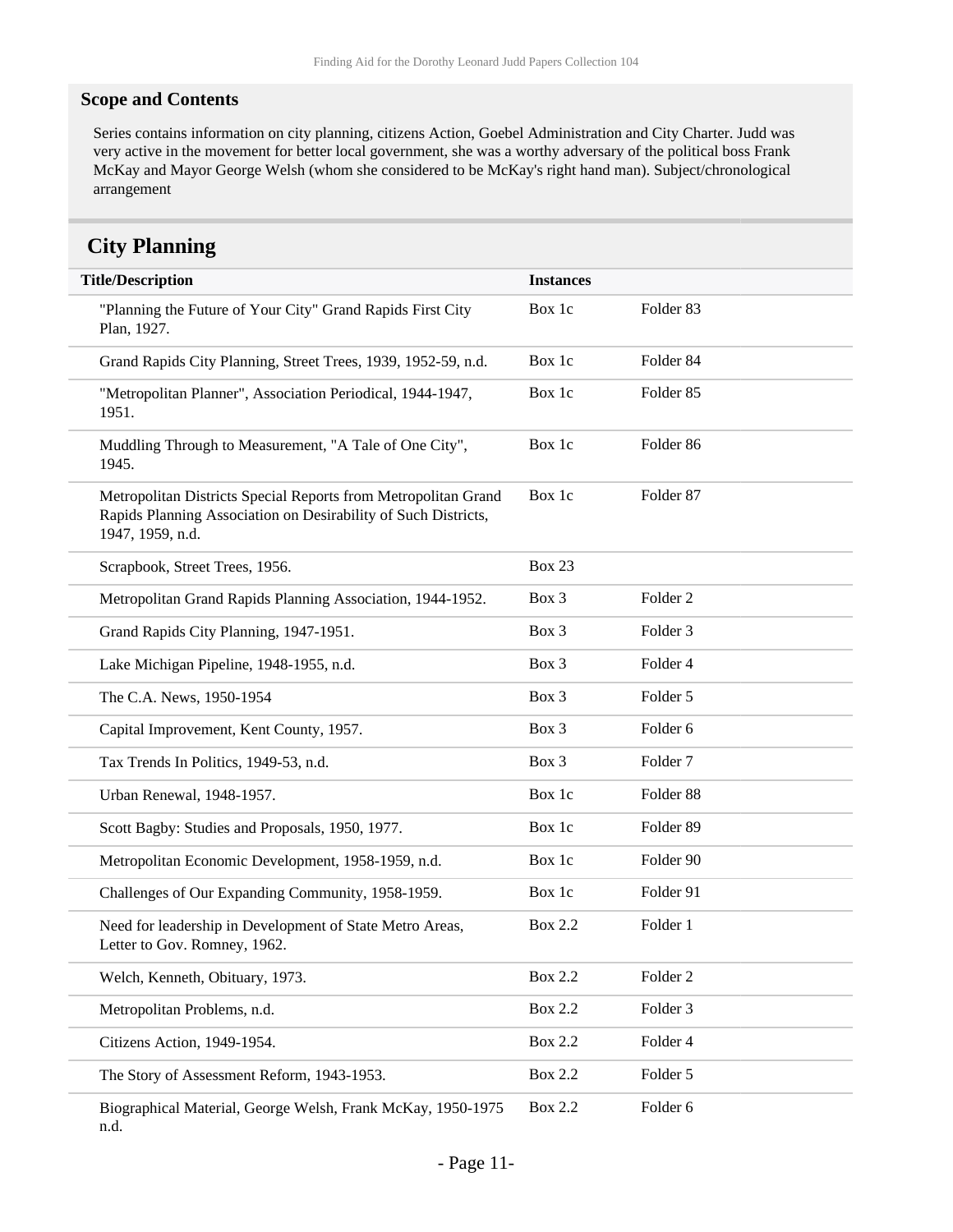# <span id="page-11-0"></span>**Goebel Administration**

<span id="page-11-1"></span>

| <b>Title/Description</b>                                                                                  | <b>Instances</b>  |                      |
|-----------------------------------------------------------------------------------------------------------|-------------------|----------------------|
| Capital Improvements Committee of 100, Origins, Reports and<br>Voter Defeat, 1956-1958, n.d.              | Box 2.2           | Folder <sub>7</sub>  |
| Achievements and Economics, 1952, n.d.                                                                    | Box 2.2           | Folder <sub>8</sub>  |
| Sewage System, 1948-1954, n.d.                                                                            | <b>Box 2.2</b>    | Folder 9             |
| Sewage System, 1954.                                                                                      | Box 3             | Folder <sub>8</sub>  |
| Recreation Planning, 1950.                                                                                | <b>Box 2.2</b>    | Folder 10            |
| Goebel Administration, 1950-1954.                                                                         | Box 2.2           | Folder 11            |
| Capital Improvement Committee of 100, Law and Finance,<br>1943, 1954-1959.                                | Box 2.2           | Folder 12            |
| Capital Improvements Committee of 100, Parks and Recreation,<br>1954-1956, n.d.                           | Box 2.2           | Folder 13            |
| Annual Progress Report, City Planning Commission, 1956.                                                   | <b>Box 2.2</b>    | Folder 14            |
| <b>City Charter</b>                                                                                       |                   |                      |
| <b>Title/Description</b>                                                                                  | <b>Instances</b>  |                      |
| Grand Rapids City Charter Revision Effort, 1951-1952.                                                     | <b>Box 2.2</b>    | Folder 15            |
| 1968                                                                                                      | <b>Box 2.2</b>    | Folder 16            |
| Charter Revision Supported by LWV, 1970-1971.                                                             | <b>Box 2.2</b>    | Folder 17            |
| Charter Revision, 1972.                                                                                   | <b>Box 2.2</b>    | Folder 18            |
| Proposal for Eight Wards and Nine Commissioners, 1976.                                                    | Box 2.2           | Folder 19            |
| Committee of One Hundred Report, 1932-1934.                                                               | <b>Box 2.2</b>    | Folder 20            |
| Better Government League, 1933-1935.                                                                      | Box 3             | Folder 9             |
| Recreation Administration, 1939-1958, n.d.                                                                | Box 2.4           | Folder 21            |
| Municipal Public Relations Program, 1940.                                                                 | <b>Box 2.4</b>    | Folder <sub>22</sub> |
| Political Assessment: the Grand Rapids Story, 1943-1973.                                                  | <b>Box 2.4</b>    | Folder 23            |
| Tax Trends and Politics, 1944.                                                                            | <b>Box 24</b>     | Folder <sub>2</sub>  |
| Fire Prevention and Fire Protection in the City of Grand Rapids,<br>1945.                                 | <b>Box 2.4</b>    | Folder 24            |
| Map of Grand Rapids fire departments, [1940].                                                             | Drawer<br>FF.IX.A |                      |
| Charts. Fire prevention and Fire Protection in the city of Grand<br>Rapids / by Dorothy Leonard Judd. (2) | Drawer<br>FF.IX.A |                      |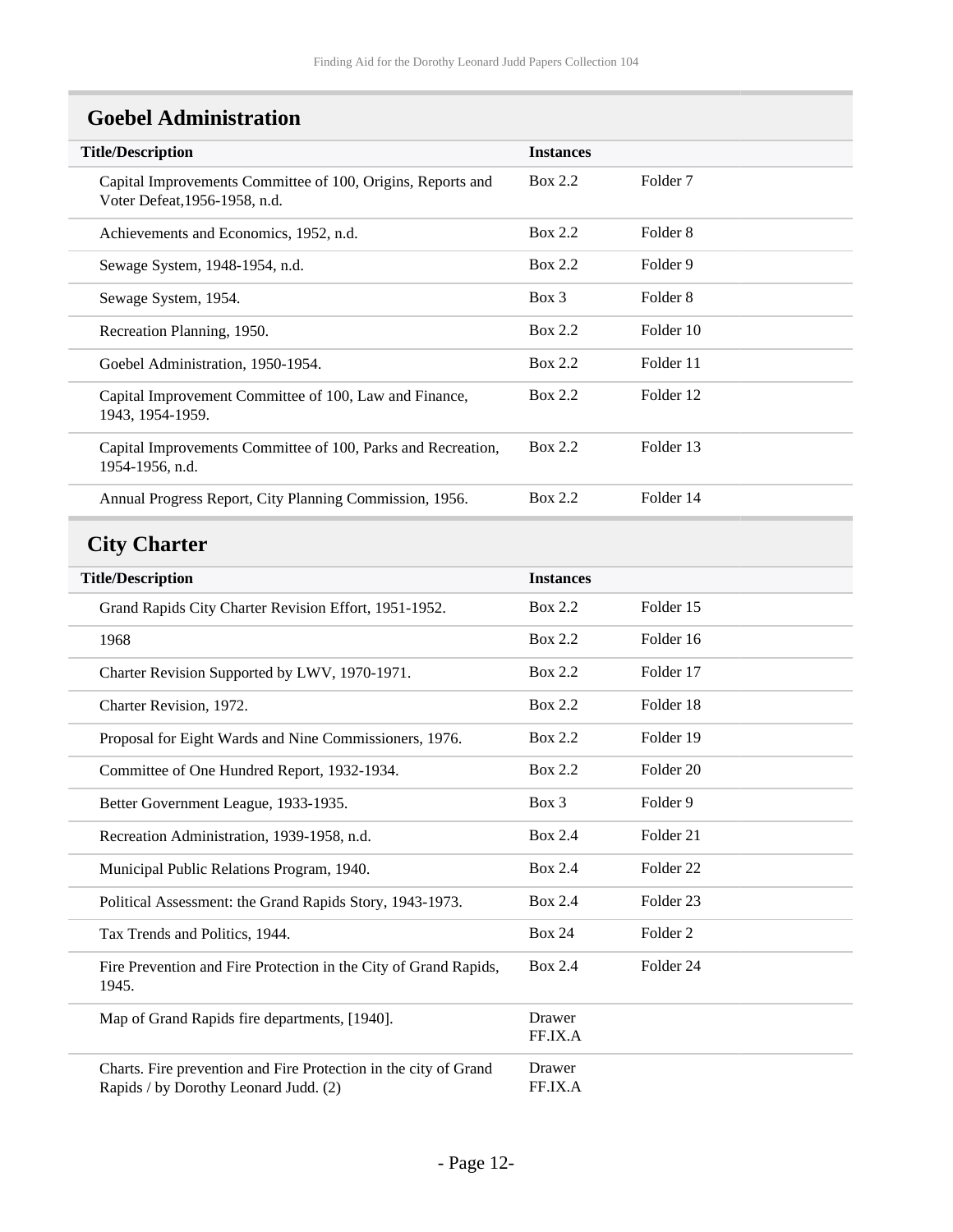| Pamphlets, Effective Citizenship, Background Material,<br>1949-1977, n.d. | Box 2.4        | Folder <sub>25</sub> |
|---------------------------------------------------------------------------|----------------|----------------------|
| "Charter of the City of Grand Rapids, Michigan," 1916.                    | <b>Box 2.4</b> | Folder <sub>25</sub> |
| "Citizen Organization for Political Activity," 1949.                      | Box 2.4        | Folder <sub>25</sub> |
| "The Citizen Association How to Win Civic Campaigns," 1953.               | Box 2.4        | Folder <sub>25</sub> |
| "The Citizen Association How to Organize and Run It," 1953.               | Box 2.4        | Folder <sub>25</sub> |
| "Charter Campaigning," 1956.                                              | <b>Box 2.4</b> | Folder <sub>25</sub> |
| "Communications and Politics: The Media and the Message,"<br>1969.        | <b>Box 2.4</b> | Folder <sub>25</sub> |
| "Your Washington Review," 1969.                                           | Box 2.4        | Folder <sub>25</sub> |
| "Getting It All Together," 1971.                                          | <b>Box 2.4</b> | Folder <sub>25</sub> |
| "Going to Court in the Public Interest," 1973.                            | <b>Box 2.4</b> | Folder <sub>25</sub> |
| "The Green Grass Roots," 1976.                                            | Box 2.4        | Folder <sub>25</sub> |
| "Going to Court in the Public Interest," 1973.                            | Box 2.4        | Folder <sub>25</sub> |
| "How to Communicate Ideas," n.d.                                          | <b>Box 2.4</b> | Folder <sub>25</sub> |
| "Environmental Impact Statements," n.d.                                   | <b>Box 2.4</b> | Folder <sub>25</sub> |
| "This is Your City Government," n.d.                                      | <b>Box 2.4</b> | Folder <sub>25</sub> |
| "Be A Charter Member of Grand Rapids," n.d.                               | <b>Box 2.4</b> | Folder <sub>25</sub> |
| All America City Award, 1950-1975.                                        | <b>Box 2.4</b> | Folder 26            |
| Civic Center Study, 1956.                                                 | <b>Box 2.4</b> | Folder 27            |
| Voting Trends in Grand Rapids, n.d.                                       | <b>Box 2.4</b> | Folder 28            |

### <span id="page-12-0"></span>**Series V. Education, 1964-1974**

#### **Scope and Contents**

Judd was active in promoting higher education for Grand Rapids. The series contains reports, correspondence and publications dealing with Grand Rapids Junior College and Grand Valley State University. Subject/chronological arrangement.

| <b>Title/Description</b>                                                      | <b>Instances</b> |           |
|-------------------------------------------------------------------------------|------------------|-----------|
| Grand Rapids Junior College, Reports, Correspondence,<br>1964-1968-1969, n.d. | <b>Box 2.4</b>   | Folder 29 |
| Grand Rapids Junior College Prospects and Alternatives, 1967.                 | <b>Box 2.4</b>   | Folder 30 |
| Grand Rapids Junior College, 1968-1971.                                       | <b>Box 2.4</b>   | Folder 31 |
|                                                                               |                  |           |

Grand Rapids Junior College, Heritage Hill Controversy, 1971.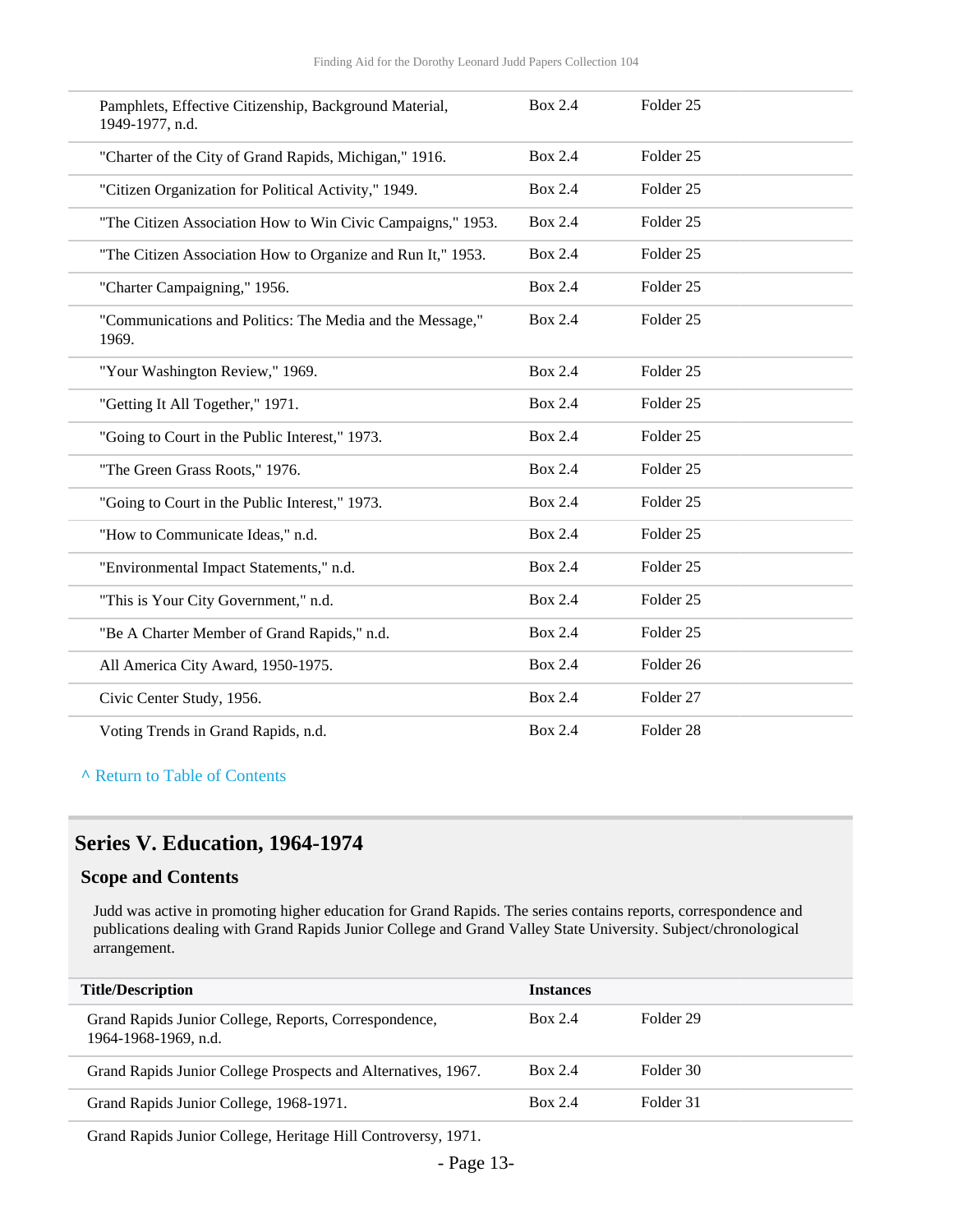|                                                  | Box 2.4 | Folder 32 |
|--------------------------------------------------|---------|-----------|
| The Future of Grand Rapids Junior College, 1973. | Box 2.4 | Folder 33 |
| Grand Valley State Junior College, Report, n.d.  | Box 2.4 | Folder 34 |

### <span id="page-13-0"></span>**Publications**

| <b>Title/Description</b>                                                   | <b>Instances</b> |
|----------------------------------------------------------------------------|------------------|
| "Grand Valley College in a Cultural Center," 1960.                         | Box 4            |
| "Voluntary Statewide Coordination in Public Higher<br>Education," 1961.    | Box 4            |
| "Education and Training for the world of Work," 1963.                      | Box 4            |
| "Grand Rapids Junior College Prospects and Alternatives,"<br>1967.         | Box 4            |
| "Information Concerning Organization of Community College<br>Services in   | Box 4            |
| Kent County Michigan," 1968.                                               | Box 4            |
| "Recommendations for Grand Rapids Junior College," 1968.                   | Box 4            |
| "A Recommended Community College Districting Plan," 1968.                  | Box 4            |
| "Building for the Future of Postsecondary Education in<br>Michigan," 1974. | Box 4            |
| "A Study of the Establishment of Grand Valley State College,"<br>n.d.      | Box 4            |

#### **^** [Return to Table of Contents](#page-1-0)

### <span id="page-13-1"></span>**Series VI. Personal History, 1884-1985, n.d.**

#### **Scope and Contents**

Series contains genealogy material, scrapbooks, an autobiography of Judd. Also contains documents dealing with Charles Leonard and the Leonard Refrigerator Co. Subject/chronological arrangement.

### <span id="page-13-2"></span>**Leonard Refrigerator Co.**

| <b>Title/Description</b>            | <b>Instances</b> |           |
|-------------------------------------|------------------|-----------|
| Charles Leonard Patents, 1886-1900. | $Box$ 3          | Folder 10 |
| Gameboards Catalogue, 1902-03.      | Box 2.4          | Folder 35 |
| Reports, 1921, 1926, n.d.           | <b>Box 2.4</b>   | Folder 36 |
| Lease and Agreement, 1926.          | <b>Box 2.4</b>   | Folder 37 |
| Charles H. Leonard, Article, 1926.  | <b>Box 24</b>    | Folder 3  |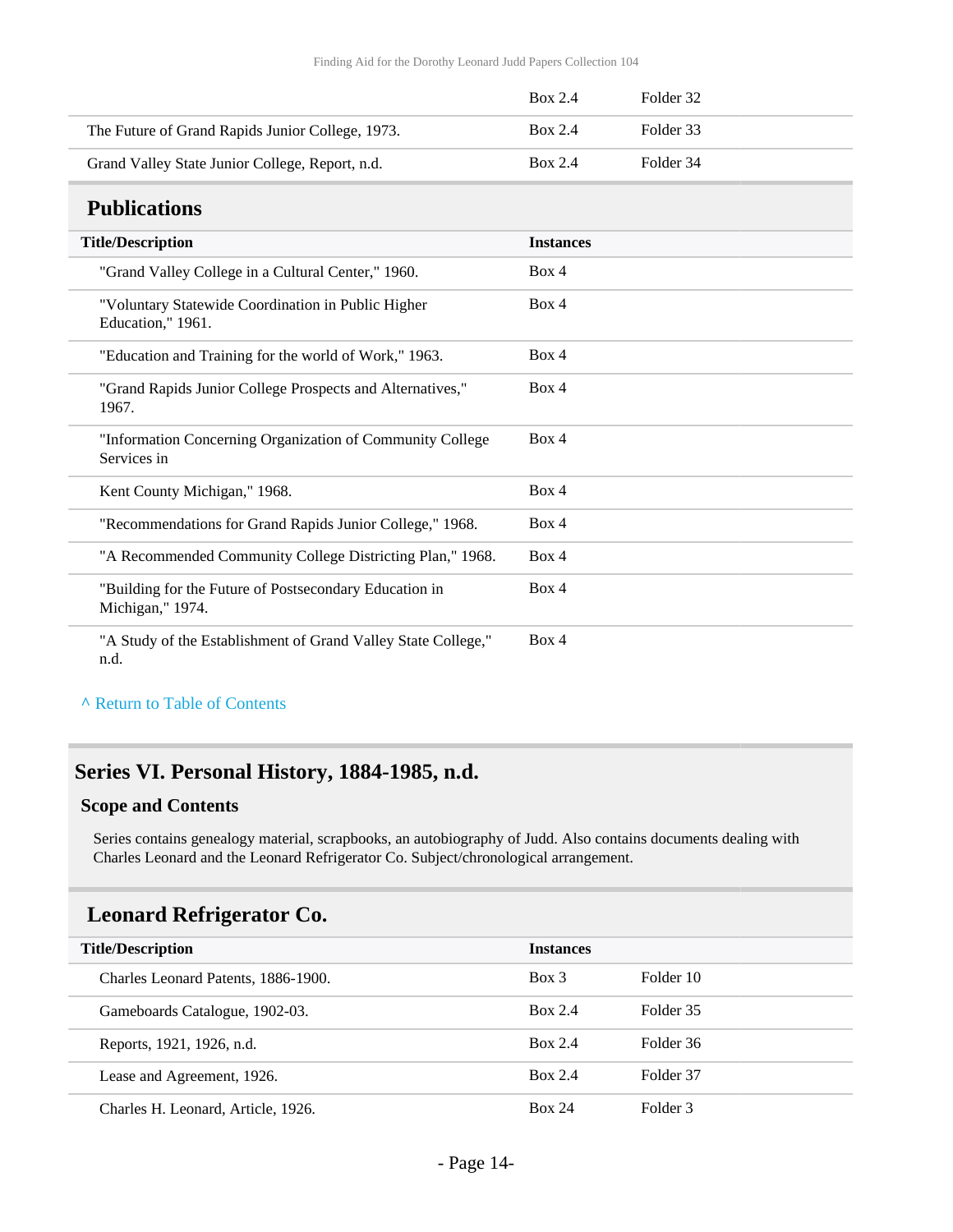| In Japan, 1978, n.d.             | Box 2.4 | Folder 38 |
|----------------------------------|---------|-----------|
| Carr Family, 1884-85, 1899, n.d. | Box 2.4 | Folder 39 |

### <span id="page-14-0"></span>**Correspondence, 1928, 1932, 1948-1963, 1969-1984.**

### **Description**

#### **Description**

The dates of correspondence found in this folder 10/19/2006 are different than previously listed, which could me that some items were original housed elsewhere in the collection.

| <b>Title/Description</b>                                                                                                                                                                                                                                                                                                                                                                                                            | <b>Instances</b> |           |
|-------------------------------------------------------------------------------------------------------------------------------------------------------------------------------------------------------------------------------------------------------------------------------------------------------------------------------------------------------------------------------------------------------------------------------------|------------------|-----------|
| 1-2. Apr. 1, 1928 & May 1, 1928 notes from Justina M. Hollister<br>(Mrs. Clay) RE Dorothy at a Convention, plus Dorothy's own<br>note RE Mrs. Hollister "as a seasoned suffrage leader - stood<br>behind me "                                                                                                                                                                                                                       | Box 2.4          | Folder 40 |
| 3. June, 1971. League of Women Voters of the United States.<br>Letter to Dorothy Judd from Mrs. Benson & Mrs. Tyler of the<br>National League, RE 50th Anniversary Campaign.                                                                                                                                                                                                                                                        | Box 2.4          | Folder 40 |
| <b>Description</b>                                                                                                                                                                                                                                                                                                                                                                                                                  |                  |           |
| <b>Description</b>                                                                                                                                                                                                                                                                                                                                                                                                                  |                  |           |
| Accompanied by a "Solid Franklin Bronze" medal,<br>struck by the Franklin Mint, a commemorative of Judd's<br>support. The bronze "coin" is 1.5 inches in diameter, has<br>"The League of Women Voters" on one side, showing a<br>woman, and "50th Anniversary Women's Right to Vote.<br>Proclaimed Aug. 28, 1920 by Susan B. Anthony, with<br>Anthony's image on this side.                                                         |                  |           |
| 4. Notecard stationery with illustration "View from the Hill" by<br>Marie Wood, 1972, sketch printed on the front.                                                                                                                                                                                                                                                                                                                  | <b>Box 2.4</b>   | Folder 40 |
| <b>Description</b>                                                                                                                                                                                                                                                                                                                                                                                                                  |                  |           |
| <b>Description</b>                                                                                                                                                                                                                                                                                                                                                                                                                  |                  |           |
| The view looks down toward the McKay Towner know<br>form the MN ball on the top of the building. A church<br>(Immanuel Lutheran?) in visible in the foreground.<br>The note card has been used, with a note to Judd from<br>the artist, stating "this one is from the parking ramp at<br>Butterworth." "Profits from this card will be given to<br>Butterworth Hospital by the Golden Rule Society" printed<br>on back of the card. |                  |           |
| Genealogy, 1983, n.d.                                                                                                                                                                                                                                                                                                                                                                                                               | Box 2.4          | Folder 43 |
| Biography of Judd, 1984, n.d.                                                                                                                                                                                                                                                                                                                                                                                                       | <b>Box 2.4</b>   | Folder 44 |
| Correspondence, Smithsonian, 1980.                                                                                                                                                                                                                                                                                                                                                                                                  | <b>Box 2.4</b>   | Folder 42 |
| Central High School Class of 1926 Reunion, 1976.                                                                                                                                                                                                                                                                                                                                                                                    | <b>Box 2.4</b>   | Folder 41 |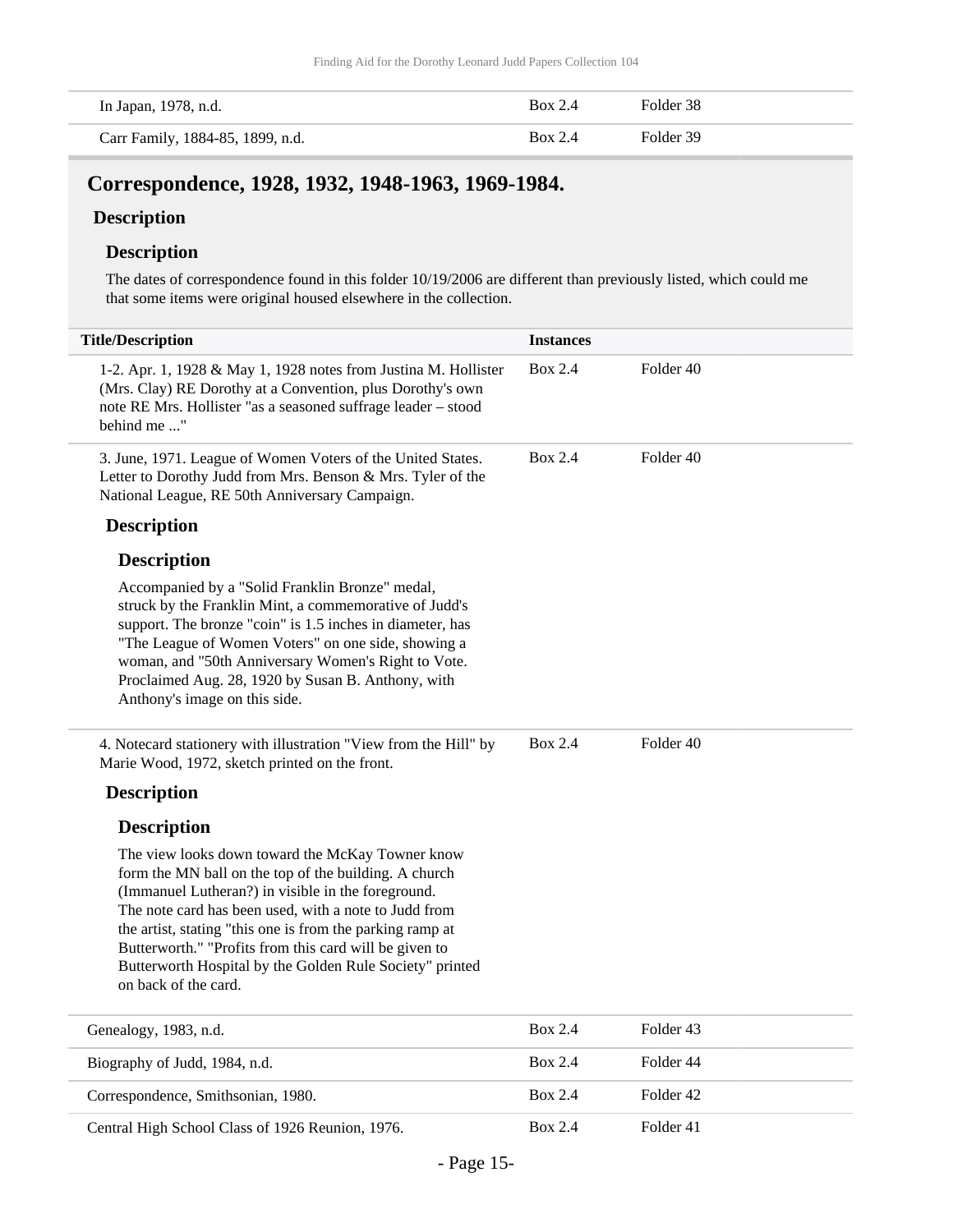<span id="page-15-0"></span>

| <b>Scrapbooks</b> |
|-------------------|
|-------------------|

| <b>Instances</b> |
|------------------|
| Box 12           |
| <b>Box 13</b>    |
|                  |

### <span id="page-15-1"></span>**Personal & Genealogy Publications**

| ÖV                                                                                                           |                  |
|--------------------------------------------------------------------------------------------------------------|------------------|
| <b>Title/Description</b>                                                                                     | <b>Instances</b> |
| The Goodhue Family, 1891.                                                                                    | Box $14$         |
| The Carr Family Records, 1895.                                                                               |                  |
| Our Stansbury "Movers" From Coast to Coast in Three<br>Generations, 1977.                                    | Box $15$         |
| The Ancestors of Siegel Wright Judd, 1978-1980.                                                              | Box $15$         |
| The Ancestors of Charles H. Leonard, 1848-1927, 1981.                                                        | Box 16           |
| The Ancestors of Charles H. Leonard, 1848-1927, Supplement,<br>1981.                                         | Box 16           |
| Our Hume and Thorpe Ancestors, 1983 (Two copies).                                                            | Box $17$         |
| A Lifetime In Grand Rapids, An Autobiography, 1984.                                                          | <b>Box 17</b>    |
| The Migrations of Prehistoric Tribes, 1985.                                                                  | Box 17           |
| Art Work of Grand Rapids, Mich / L.G. Stuart. W.H. Parish<br>Publ, 1896. Formerly M917.7456.C498 00.[1600].1 | <b>Box 13</b>    |

#### **General**

Title page missing on this version. Has cover title: City of Grand Rapids.

#### **^** [Return to Table of Contents](#page-1-0)

# <span id="page-15-2"></span>**Series VII. Photographs, 1955-1983**

#### **Scope and Contents**

Contains group photos of the League of Women Voters, Con-Con, and Grand Rapids scenes, and a few family photos.

### <span id="page-15-3"></span>**Miscellaneous**

| <b>Title/Description</b>                                     | <b>Instances</b> |           |
|--------------------------------------------------------------|------------------|-----------|
| Berkey and Gay Fire, n.d. (1)                                | Box 2.6          | Folder 45 |
| Con-Con, 1962-1964, n.d. $(17 \text{ color}, 8 \text{ b/w})$ | Box 2.6          | Folder 46 |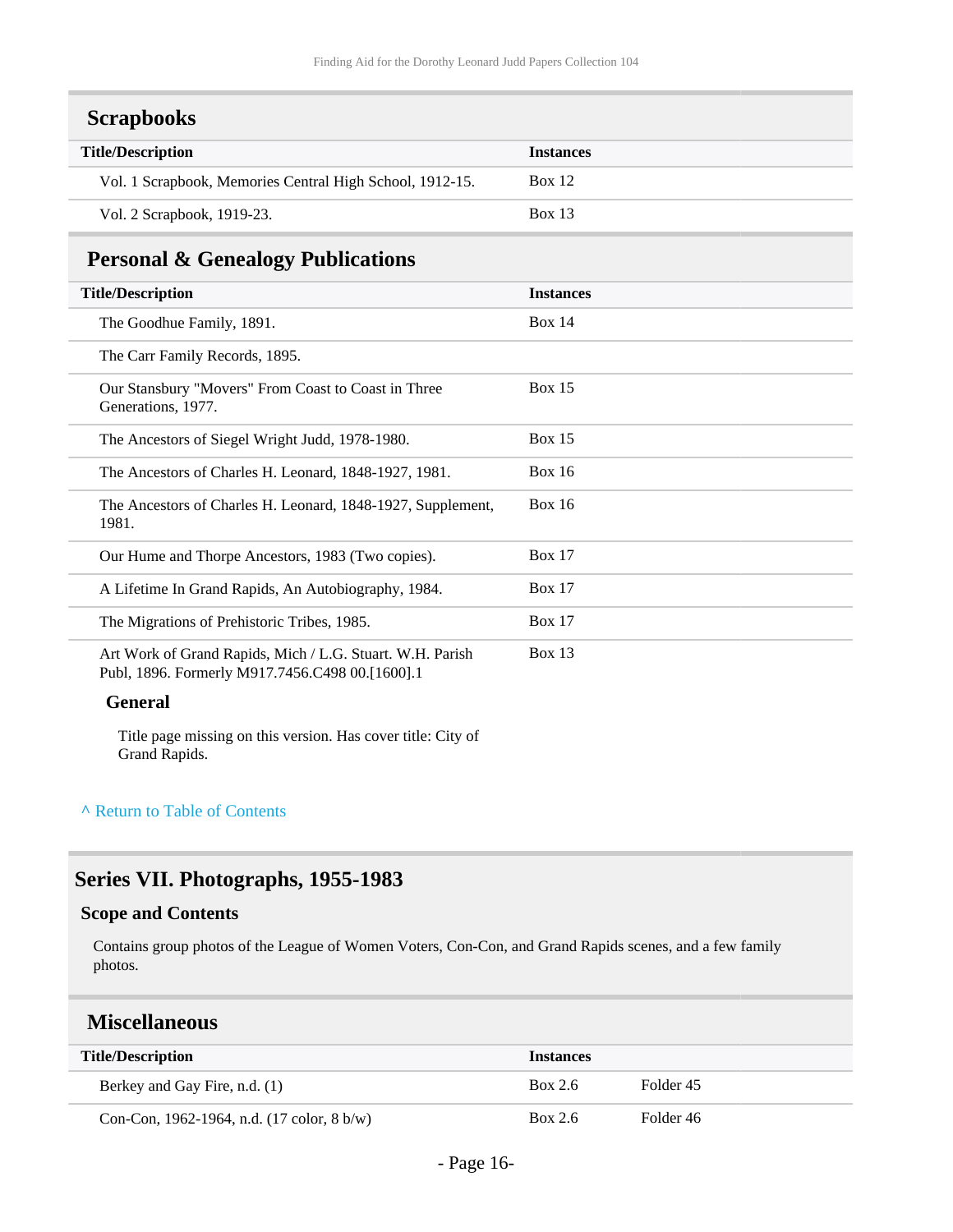<span id="page-16-0"></span>

| Con-Con Trees, 1965, 1978. (4 color images on 2 boards)                                                                                                                                                                                                                                                                                                                 | <b>Box 2.6</b>   | Folder 47 |
|-------------------------------------------------------------------------------------------------------------------------------------------------------------------------------------------------------------------------------------------------------------------------------------------------------------------------------------------------------------------------|------------------|-----------|
| Grand River Filtration Plant, 1983. (1 color)                                                                                                                                                                                                                                                                                                                           | <b>Box 2.6</b>   | Folder 48 |
| <b>League of Women Voters.</b>                                                                                                                                                                                                                                                                                                                                          |                  |           |
| <b>Title/Description</b>                                                                                                                                                                                                                                                                                                                                                | <b>Instances</b> |           |
| 1. Will Arouse Voters Today. "Good Citizens Vote!" "Vote<br>Early! Grand Rapids Herald photo, Sept. 9, 1924.                                                                                                                                                                                                                                                            | Box 2.6          | Folder 49 |
| 2. Shaking hands with Voting Machine. Grand Rapids Herald<br>photo, March, 1928.                                                                                                                                                                                                                                                                                        | <b>Box 2.6</b>   | Folder 49 |
| 3. Ruth Jacobson & Marie Wood. GR Press photo, 1946?                                                                                                                                                                                                                                                                                                                    | Box 2.6          | Folder 49 |
| 4. Four women with suitcases in or near a convertible. 1946?<br>L-R: Florence Meeth, Berniece Collins, unknown, Barbara<br>Gallmeyer?                                                                                                                                                                                                                                   | <b>Box 2.6</b>   | Folder 49 |
| 5. Board Meeting? 1947? GR Press?                                                                                                                                                                                                                                                                                                                                       | <b>Box 2.6</b>   | Folder 49 |
| <b>Description</b>                                                                                                                                                                                                                                                                                                                                                      |                  |           |
| <b>Description</b>                                                                                                                                                                                                                                                                                                                                                      |                  |           |
| Version one, woman at front left has legs crossed, and<br>other position shifts. Top Row: Mrs. Leon Day, Mrs. W.A.<br>Collins, Mrs. Hilliard Athe?, Mrs. Benjamine Merrick,<br>Mrs. W.J. Butler, Mrs. Willaim Goldberg. Seated: Mrs.<br>Samuel Greenwalt?, Mrs. David Weiss, Mra. ? Wallier,<br>Mrs. Leon DeVel, President, Mrs. Kenneth Wood, Mrs. H.<br>Carlton, Ree? |                  |           |
| 6. Version two of above.                                                                                                                                                                                                                                                                                                                                                | Box 2.6          | Folder 49 |
| 7. National League Convention Publicity. 1948. L-R. Mrs. W.B.<br>Ver Meulen(?), Mrs. Leon DeVel, President, Mrs. ? Wallace,<br>Chairwoman of Convention?, Mrs. Carlton Reece?, delegate to<br>convention                                                                                                                                                                | Box 2.6          | Folder 49 |
| 8. Publicity for Candidates Rally, Sept. 10, 1948.                                                                                                                                                                                                                                                                                                                      | <b>Box 2.6</b>   | Folder 49 |

### **Mrs. Leon DeVel, President, Mrs. William J. Butler, Ch. Of Voters Service, Mrs. Franklin Wallace, Ch. Public Relations, Mrs. Orville Bulman, Ch. Of Candidates, questionaires.**

Related Materials: **Related Materials**

See also Fuji copy photo of this image added to Coll. 357, 10/19/2006.

| <b>Title/Description</b>                                                                    | <b>Instances</b> |           |
|---------------------------------------------------------------------------------------------|------------------|-----------|
| 9. Robinson Studio Photo, May 9, 1949. Rosemary Scott, Ann<br>Goldberg, Marion DeVel copy 1 | Box 2.6          | Folder 49 |
| 10. Copy 2 of 9.                                                                            | Box 2.6          | Folder 49 |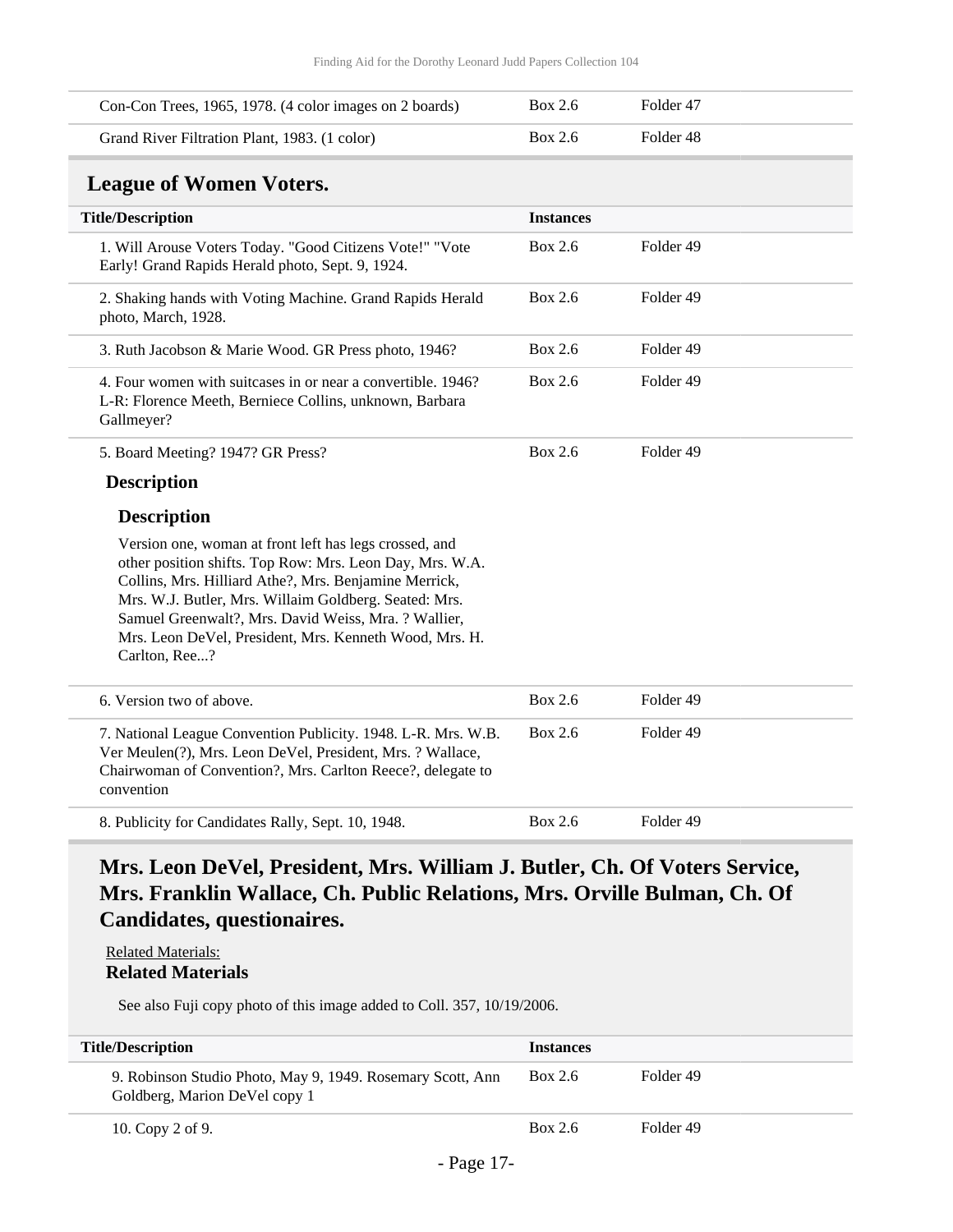| 11. Robinson Studio Photo, May 9, 1949. DeVel, Goldberg<br>and Scott, loading the trunk of an auto at the corner of Cherry<br>St. and Richards Ct.                                                | Box 2.6 | Folder 49 |
|---------------------------------------------------------------------------------------------------------------------------------------------------------------------------------------------------|---------|-----------|
| 12. Sept. 25, 1949. GR Press? Mrs. Bernard Siebers, Mrs.<br>Donald Corey, Mrs. Hilliard Atkinson. Standing at the steps to<br>house with street number "303"                                      | Box 2.6 | Folder 49 |
| 13. Robinson Studio Collection, Dec. 21, 1949. Bern Collins,<br>Margaret Greenwalt standing. Interior view with "Taxation "<br>sign on wall. Woman seated at the desk is talking on the<br>phone. | Box 2.6 | Folder 49 |
| 14. Variant of 13, with woman standing holding the phone<br>receiver in her hand.                                                                                                                 | Box 2.6 | Folder 49 |

### **Three images, perhaps from a Trades Fair, with various suggested dates in the 1950's.**

#### **Description**

#### **Description**

Show various groups of women standing or seated in front of floral print drapes, wearing costumes.

| <b>Title/Description</b>                                                                                                 | <b>Instances</b> |           |
|--------------------------------------------------------------------------------------------------------------------------|------------------|-----------|
| 15. Four women, three standing with the woman at the far<br>right with hands on her hips.                                | Box 2.6          | Folder 49 |
| 16. Same four women, with some adjustment in their closing<br>and their positions.                                       | Box 2.6          | Folder 49 |
| 17. Six women standing, including the four from above plus<br>two others.                                                | Box 2.6          | Folder 49 |
| Voters Service. Birthday Party for 21 yr. Olds, Partlind Hotel,<br>Jan. 10, 1951. 4 snapshot images attached to a board. | Box 2.6          | Folder 49 |
| 18. Line up waiting to register                                                                                          | Box 2.6          | Folder 49 |
| 19. waiting for refreshments                                                                                             | Box 2.6          | Folder 49 |
| 20. registering new voters at party                                                                                      | Box 2.6          | Folder 49 |
| 21. Mayor Goebel addressing 21 yr. Olds                                                                                  | Box 2.6          | Folder 49 |

### **1954 National Convention in Denver.**

#### **General**

Set of 6 photos with stamp for Mary N. Bartlett, Denver, Colo. On the back.

| <b>Title/Description</b>                                  | <b>Instances</b> |           |  |
|-----------------------------------------------------------|------------------|-----------|--|
| 22. Group of women seated, including one African American | Box 2.6          | Folder 49 |  |
| woman.                                                    |                  |           |  |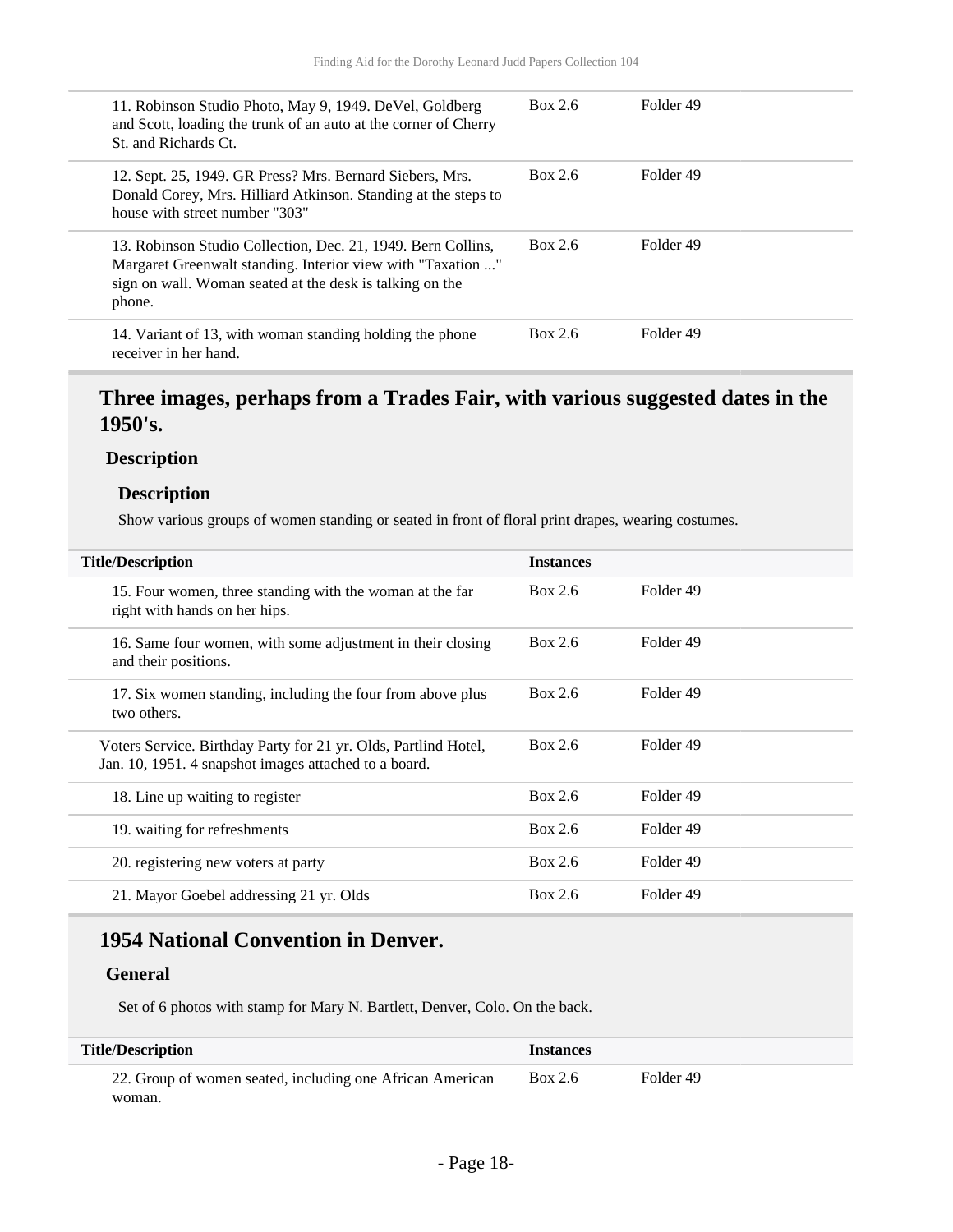#### **Description**

#### **Description**

Right to Left: Unknown, Margaret Greenawalt, Unknown, Ruth Madica?, rest unknown.

| 23. copy 2 of 22.                                                                                                                                                                   | <b>Box 2.6</b> | Folder 49 |  |
|-------------------------------------------------------------------------------------------------------------------------------------------------------------------------------------|----------------|-----------|--|
| 24. Group of women seated with glass block window behind                                                                                                                            | Box 2.6        | Folder 49 |  |
| 25. Group of women seated. Same three women seen at the far<br>right in this image, appear at the far left in the image above.                                                      | Box 2.6        | Folder 49 |  |
| 26. Two women standing, one identified as the national<br>president.                                                                                                                | <b>Box 2.6</b> | Folder 49 |  |
| 27. Three women standing talking in the foreground of a<br>group.                                                                                                                   | Box 2.6        | Folder 49 |  |
| 28. Grand Rapids Herald, Apr. 19, 1955. Caption: Children's<br>Home Issue Draws 400 to meeting.                                                                                     | Box 2.6        | Folder 49 |  |
| 29. Sept. 18, 1955. GR Press?                                                                                                                                                       | Box 2.6        | Folder 49 |  |
| <b>Description</b>                                                                                                                                                                  |                |           |  |
| <b>Description</b>                                                                                                                                                                  |                |           |  |
| Shows three women with library stacks behind them.<br>Marba Parrott. Mrs. Abrams? Of the Public Library<br>(History Room), Unknown woman.                                           |                |           |  |
| 30. Formal Coffee. Four women, three are standing and one<br>seated at the table with coffee and food. Appears to be a framed<br>map, perhaps of Grand Rapids, on the wall at left. | Box 2.6        | Folder 49 |  |

### **Sept. 13, 1954. "Know Your County" booklet being revised. Joan Gogulski and Lois Friday interviewing Kent Co. Clerk Jack Broukema. 3 different images.**

| <b>Title/Description</b>                                                                                                              | <b>Instances</b> |           |
|---------------------------------------------------------------------------------------------------------------------------------------|------------------|-----------|
| 31. Three seated in an office with file cabinets in the<br>background.                                                                | Box 2.6          | Folder 49 |
| 32. Three standing with arch of a window or doorway behind<br>left.                                                                   | Box 2.6          | Folder 49 |
| 33. Three standing, similar to above, with women smiling.                                                                             | Box $2.6$        | Folder 49 |
| 34. Woman and man standing on either side of a man seated in<br>an office chair. Woman is Mrs. L. Austin Lamberts. GR Press,<br>1957? | Box 2.6          | Folder 49 |
| 35. Jerry Ford standing speaking at a microphone. 2 copies, one<br>is a small snapshot.                                               | Box 2.6          | Folder 49 |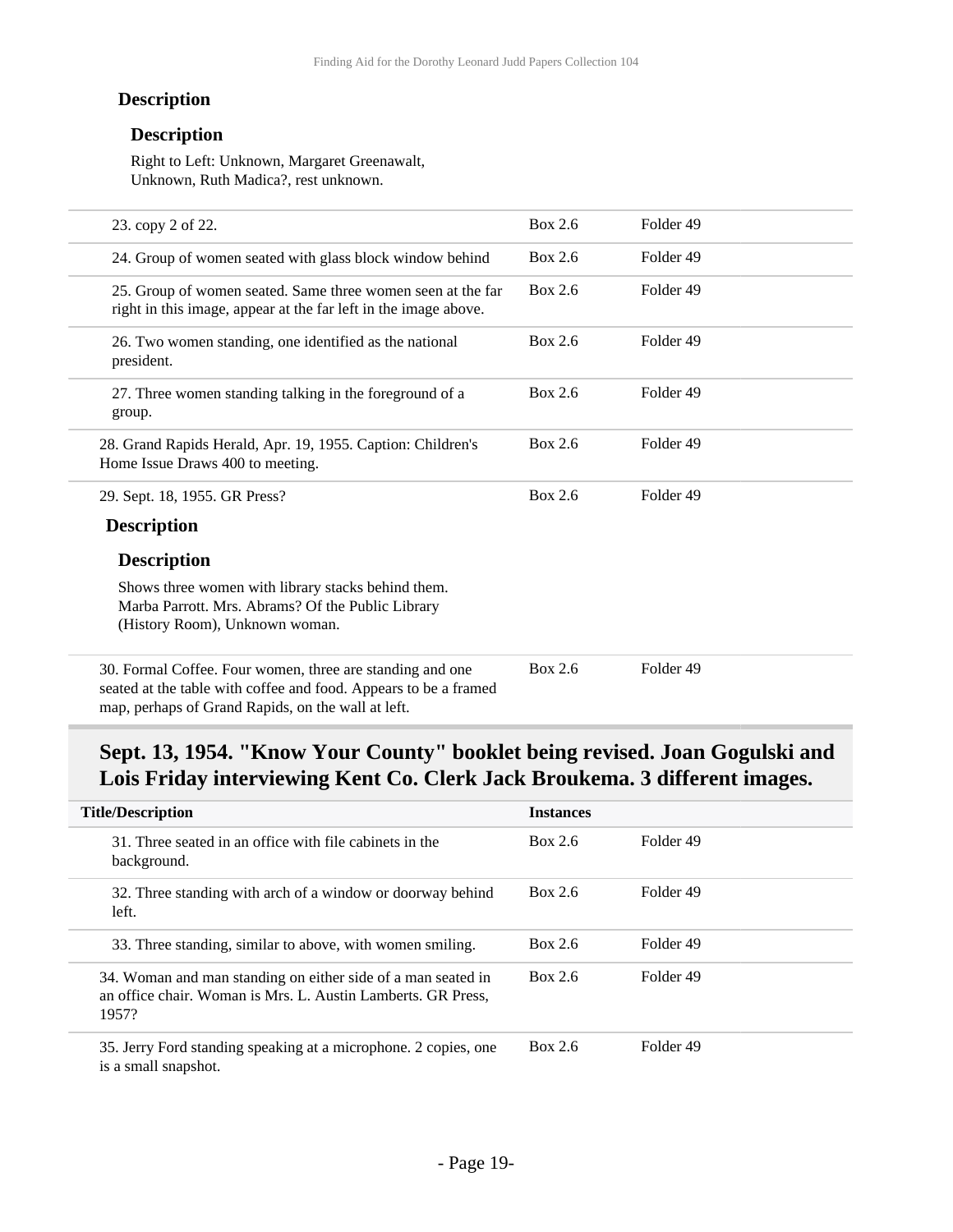#### **Description**

#### **Description**

Others seated on a stage behind him, and at a table to the right. One of two images said to be Candidates for Congress variously identified as Aug. 1942? or 1948? Also said to be at West Side Library.

| 36. Copy 2 small snapshot.                                                                                                                                                                          | Box 2.6        | Folder <sub>49</sub> |
|-----------------------------------------------------------------------------------------------------------------------------------------------------------------------------------------------------|----------------|----------------------|
| <b>General</b>                                                                                                                                                                                      |                |                      |
| One of two images said to be Candidates for Congress<br>variously identified as Aug. 1942? or 1948? Also said to<br>be at West Side Library.                                                        |                |                      |
| 37. Same setting with another man speaking. Image shows<br>tables with others seated on either side of the podium and<br>microphone, and the woman seated at the left at the table on the<br>stage. | Box 2.6        | Folder <sub>49</sub> |
| 38. Officers. Group of seven women in an open exterior setting.                                                                                                                                     | <b>Box 2.6</b> | Folder <sub>49</sub> |
| 39. New Offices, May 6th, no year.                                                                                                                                                                  | Box 2.6        | Folder 49            |
| <b>Description</b>                                                                                                                                                                                  |                |                      |
| <b>Description</b>                                                                                                                                                                                  |                |                      |
| Taken at the same time as the image above, in the same<br>setting, this image shows four of the seven women above.                                                                                  |                |                      |
| 40. Finance Drive. Mrs. Willia Nelson, Mrs. Carlton H. Re?, and<br>Mr. Harry Taliaforro.                                                                                                            | Box 2.6        | Folder 49            |
| <b>Description</b>                                                                                                                                                                                  |                |                      |
| <b>Description</b>                                                                                                                                                                                  |                |                      |
| Shows a man handing a check to the woman in the center.                                                                                                                                             |                |                      |
| 41. Finance Drive. A variant image of the item above.                                                                                                                                               | Box 2.6        | Folder 49            |
| <b>Description</b>                                                                                                                                                                                  |                |                      |
| <b>Description</b>                                                                                                                                                                                  |                |                      |
| In this version, the women are looking at the man, not the<br>check. Small statue of a got in the lower left corner, on the<br>desk.                                                                |                |                      |
| 42. Three women in an interior setting.                                                                                                                                                             | <b>Box 2.6</b> | Folder 49            |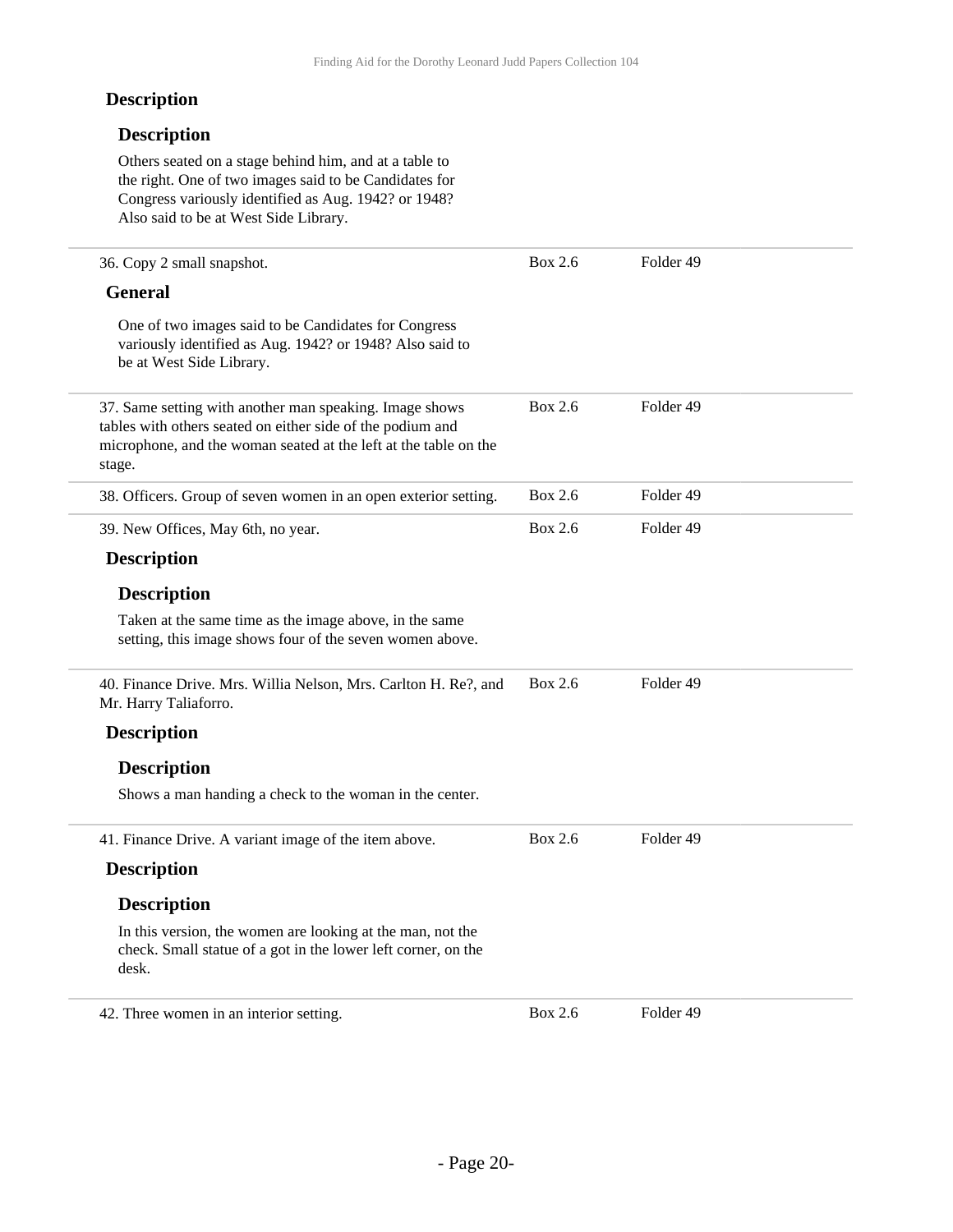### **Description**

#### **Description**

R-L: Frances Show, Lilian Kleiner(?), and unknown at left. "Sent to Mrs. Anthony Kleiner, Oakwood Manor.

|                                                                                                                                                                                                                                                                                                                                                                                                                                                |                | Folder 49 |
|------------------------------------------------------------------------------------------------------------------------------------------------------------------------------------------------------------------------------------------------------------------------------------------------------------------------------------------------------------------------------------------------------------------------------------------------|----------------|-----------|
| 43. Unidentified women in library.                                                                                                                                                                                                                                                                                                                                                                                                             | Box 2.6        |           |
| 44. Group image of four people, perhaps high school youth.                                                                                                                                                                                                                                                                                                                                                                                     | <b>Box 2.6</b> | Folder 49 |
| <b>Description</b>                                                                                                                                                                                                                                                                                                                                                                                                                             |                |           |
| <b>Description</b>                                                                                                                                                                                                                                                                                                                                                                                                                             |                |           |
| Woman on the left has a poster "Vote Wiseley  League<br>of Women Voters " Verso note: Mail to Mrs. Ralph W.<br>Wenger, Jr. 231 Norwood Ave., S.E. Second woman from<br>the left is identified as Daisy Franks.                                                                                                                                                                                                                                 |                |           |
| 45. Women Voters Unit Chairmen.                                                                                                                                                                                                                                                                                                                                                                                                                | <b>Box 2.6</b> | Folder 49 |
| <b>Description</b>                                                                                                                                                                                                                                                                                                                                                                                                                             |                |           |
| <b>Description</b>                                                                                                                                                                                                                                                                                                                                                                                                                             |                |           |
| Image shows four women, two standing, one seated in a<br>chair, and one seated on the arm of the chair. Woman on<br>the front right is identified as Marian Brauston. Name and<br>address on verso: Louis H. Eggleston, 424 Brookside SE.                                                                                                                                                                                                      |                |           |
| 46. New Officers of League of Women Voters.                                                                                                                                                                                                                                                                                                                                                                                                    | Box 2.6        | Folder 49 |
| <b>Description</b>                                                                                                                                                                                                                                                                                                                                                                                                                             |                |           |
| <b>Description</b>                                                                                                                                                                                                                                                                                                                                                                                                                             |                |           |
| Image shows five women standing on the steps in an<br>unidentified building. Verso note From Lorna Wilson to<br>be put on Bulletin Board.                                                                                                                                                                                                                                                                                                      |                |           |
| 47. Exterior view, three women and a child near a trailer in a<br>residential neighborhood, looking at at a flyer with " Voters<br>Service" heading.                                                                                                                                                                                                                                                                                           | Box 2.6        | Folder 49 |
| <b>Description</b>                                                                                                                                                                                                                                                                                                                                                                                                                             |                |           |
| <b>Description</b>                                                                                                                                                                                                                                                                                                                                                                                                                             |                |           |
| Images include Mrs. Hillard Atkinson / Mrs. William<br>Beetler / Marian Branston / Mrs. Donald Carey /<br>Bernice Collins / Marion Devel / Daisey Franks / Ann<br>Goldberg / Margaret Greenwalt / Ruth Jacobson / Bartel<br>JonkmanLillian Kletner / Mrs. L. Austin (Phyllis)<br>Lamberts / Florence MeethRuth Modica / Mrs. Willis<br>Nelson / Marba Parrott / Mrs. Carlton H. Runciman<br>Jr. / Rosemary Scott / Frances Shaw / Mrs. Bernard |                |           |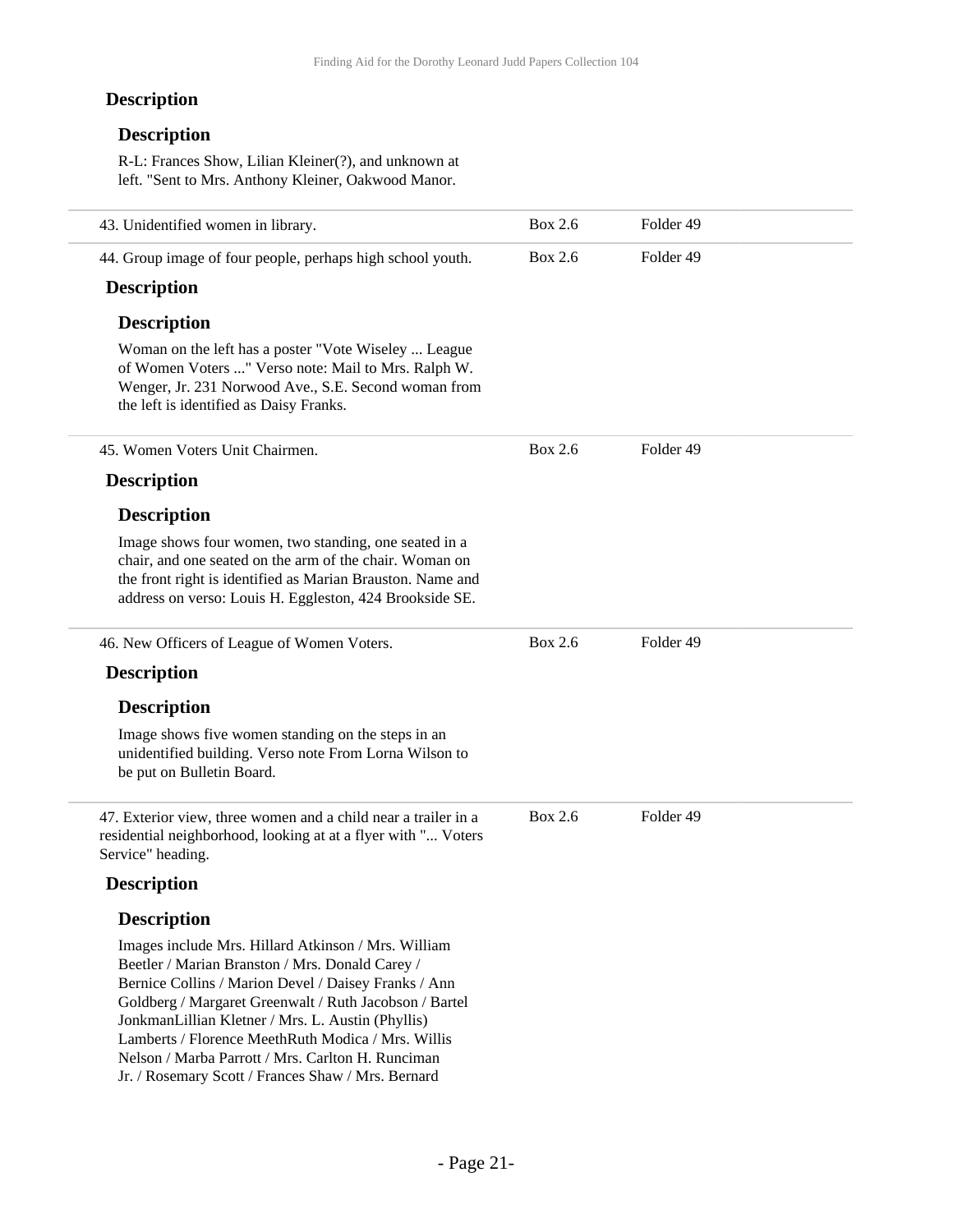SiebersHarry Taliaferro / Mrs. W.B. Ver Muelen / Marie Wood Also, Jerry Ford

| McInerney Spring and Wire Plant, n.d. (1, 3/8/2002)                                                           | Box 2.6       | Folder 50 |  |
|---------------------------------------------------------------------------------------------------------------|---------------|-----------|--|
| People. General Council Dinner of the League of Women<br>Voters, Identified, 1955.                            | <b>Box 24</b> | Folder 1  |  |
| People. Groups. (3, 3/8/2002) Unidentified: Judd, Dorothy;<br>Perry, Stuart; Burke, George; Jones, Mrs. Paul. | Box 2.6       | Folder 51 |  |
| People. Henry J. Carr, GRPL Librarian, ca 1880's. n.d. (2,<br>3/8/2002                                        | Box 2.6       | Folder 52 |  |

#### **^** [Return to Table of Contents](#page-1-0)

### <span id="page-21-0"></span>**Series VIII. Miscellaneous, 1939-1978, n.d.**

#### **Scope and Contents**

Contains a variety of items dealing with Judd's public service career. Civil Rights, Economic development, County Planning, Employment. Reports, Articles, Correspondence. Arranged chronologically.

| <b>Title/Description</b>                                                                           | <b>Instances</b> |                      |  |
|----------------------------------------------------------------------------------------------------|------------------|----------------------|--|
| Civil Rights Law Legal Theory, 1951-1954, 1960, n.d.                                               | <b>Box 2.8</b>   | Folder 53            |  |
| Michigan Civil Rights Law, 1955-1962.                                                              | <b>Box 2.8</b>   | Folder 54            |  |
| Federal Civil Rights Law, 1957-1964, n.d.                                                          | <b>Box 2.8</b>   | Folder 55            |  |
| Civil Rights Reports, 1959, 1965-1966, n.d.                                                        | <b>Box 2.8</b>   | Folder 56            |  |
| Report of Michigan State Advisory Committee to the U.S.<br>Commission on Civil Rights, 1964.       | <b>Box 2.8</b>   | Folder 57            |  |
| Employment Problems of Nonwhite Youth, 1966.                                                       | <b>Box 2.8</b>   | Folder 58            |  |
| Report of Michigan State Advisory Committee to the U.S. State<br>Commission on Civil Rights, 1966. | <b>Box 2.8</b>   | Folder 59            |  |
| Juvenile Justice, 1955.                                                                            | <b>Box 2.8</b>   | Folder <sub>60</sub> |  |
| Michigan Economic Development, 1958.                                                               | <b>Box 2.8</b>   | Folder <sub>61</sub> |  |
| Origin of Employee Relation Policy, 1964-1966, 1978.                                               | Box 2.8          | Folder <sub>62</sub> |  |
| Collective Bargaining in the Public Sector, 1966.                                                  | <b>Box 2.8</b>   | Folder <sub>63</sub> |  |
| Affirmative Action: First Steps, 1966.                                                             | <b>Box 2.8</b>   | Folder <sub>64</sub> |  |
| Grievance Arbitration in Public Employment, 1968.                                                  | Box 2.9          | Folder <sub>65</sub> |  |
| Unemployment and Welfare in Grand Rapids: does 1932 Provide<br>Guidance for 1977?, [1976].         | <b>Box 2.9</b>   | Folder <sub>66</sub> |  |
| County Planning, [1945], 1950.                                                                     | Box 2.9          | Folder <sub>67</sub> |  |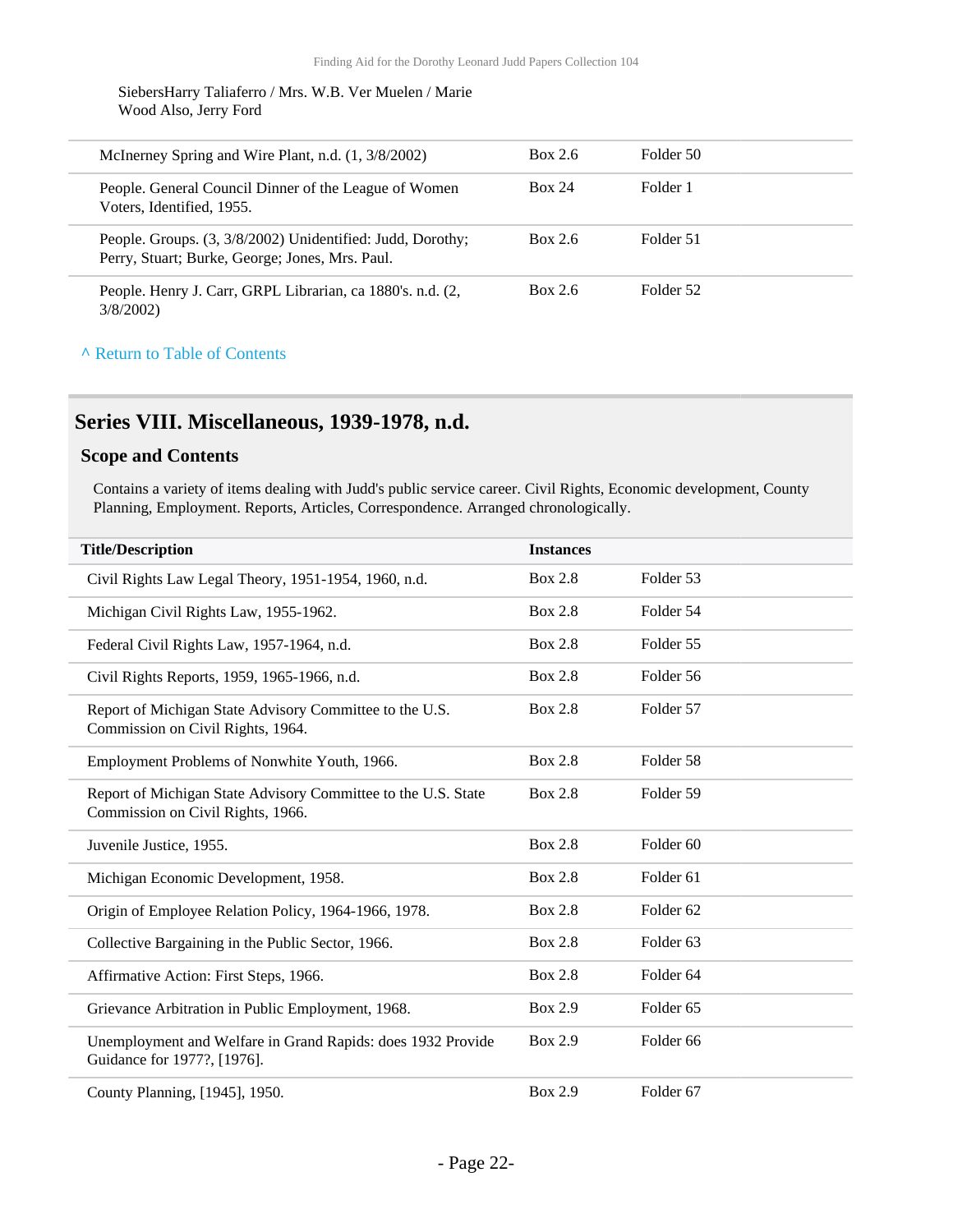| Efforts to Secure a Valid county Home Rule Act By Legislation,<br>1971-1976, n.d.                     | <b>Box 2.9</b> | Folder <sub>68</sub> |
|-------------------------------------------------------------------------------------------------------|----------------|----------------------|
| Non-Partisan City Government, 1952.                                                                   | <b>Box 2.9</b> | Folder <sub>69</sub> |
| Adult Education for Democracy, 1939.                                                                  | Box 2.9        | Folder 70            |
| History of Grab Corners, compiled by Judd, n.d. Includes 2 color<br>snapshot. Folder Missing 3/8/2007 | Box 2.9        | Folder 71            |
| Spoils Politics in Michigan and in Grand Rapids, 1870-1970/<br>Dorothy Leonard Judd.                  | Box 2.9        | Folder 72            |

# <span id="page-22-0"></span>**Series IX. Publications, 1932-1972**

#### **Scope and Contents**

Contains articles, booklets on a variety of subjects which were of interest to Judd. Chronological arrangement.

| <b>Title/Description</b>                                             | <b>Instances</b> |
|----------------------------------------------------------------------|------------------|
| "Report of the Committee of One Hundred," 1932.                      | Box 18           |
| "Organization and Administration of Public Health," 1933.            | Box 18           |
| "Fiscal Management in the National Government," 1937.                | Box 18           |
| "Personnel Administration in the Federal Service," 1937.             | Box 18           |
| "Report of the President's Committee," 1937.                         | <b>Box 18</b>    |
| "Our City Government," 1943.                                         | <b>Box 19</b>    |
| "Our City Government," 1948.                                         | <b>Box 19</b>    |
| "Report of the Governor's Study Commission on Elections," 1953.      | <b>Box 19</b>    |
| "Metropolitan solution The Shape of Things to Come," 1956.           | <b>Box 19</b>    |
| "Proceedings National Conference on Metropolitan Problems,"<br>1956. | <b>Box 19</b>    |
| "United States Policy Toward the Middle East," 1956.                 | <b>Box 19</b>    |
| "Background for Action"                                              | <b>Box 19</b>    |
| "Path of Progress for Metropolitan St. Louis," 1957.                 | <b>Box 20</b>    |
| "The Regional Center and Downtown," 1958.                            | <b>Box 20</b>    |
| "Grand Rapids Approach to Downtown Revitalization," 1960.            | <b>Box 20</b>    |
| "Metropology: Folklore and Field Research," 1961.                    | <b>Box 20</b>    |
| "Improving Executive Management in the Federal Government,"<br>1964. | <b>Box 20</b>    |

"Council-Manager Abandonment Referendums," 1964.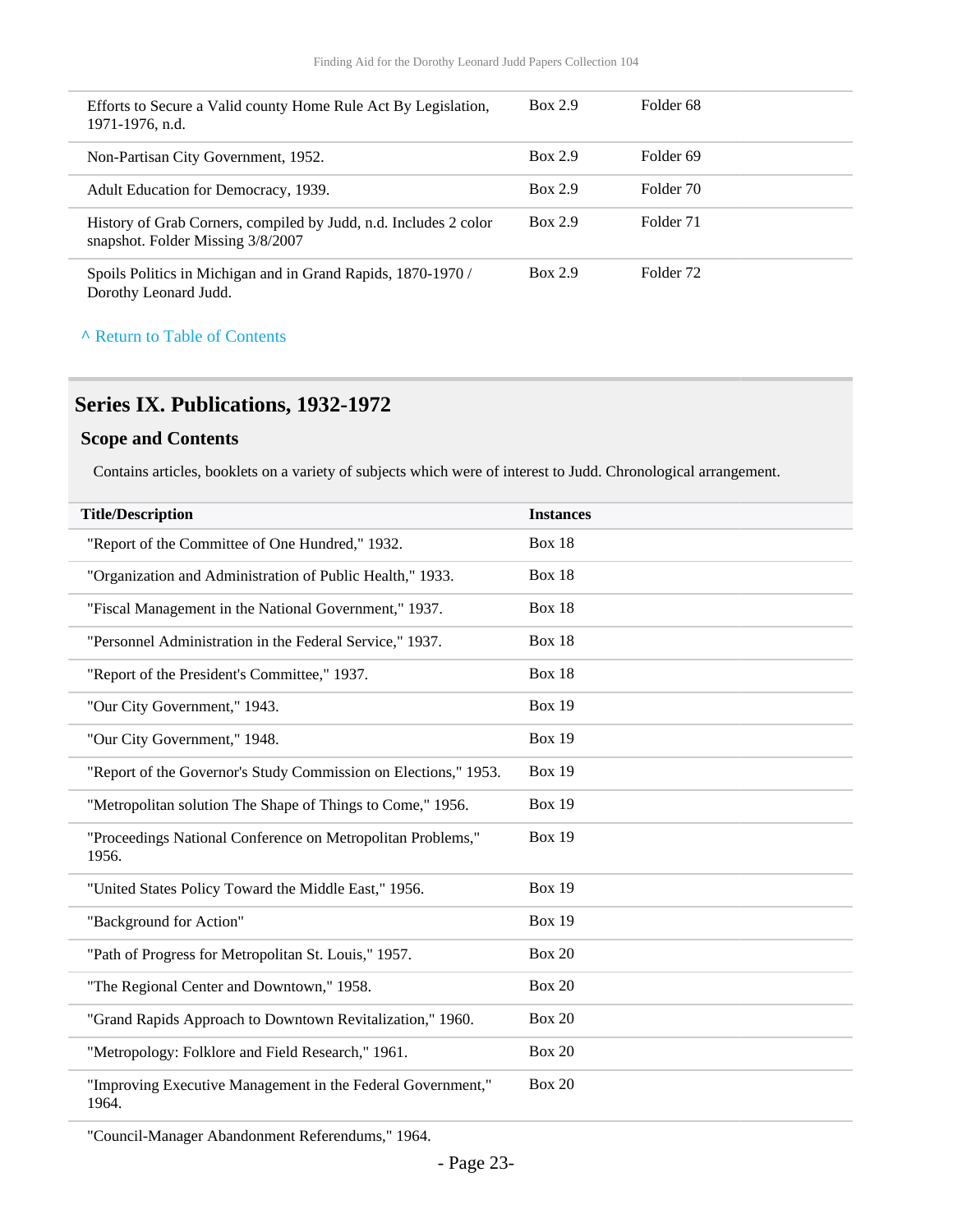|                                                                                       | Box 20        |
|---------------------------------------------------------------------------------------|---------------|
| "Employment Problems of Nonwhite Youth," 1966.                                        | Box 20        |
| "Report of Task Force on State and Local Government Labor<br>Relations," 1967.        | <b>Box 21</b> |
| "School Finance and Education Opportunity in Michigan," 1968.                         | <b>Box 21</b> |
| "Channels for Change," 1972.                                                          | Box 21        |
| "Applications of Demography; the Population "Situation in the<br>U.S. In 1975," 1957. | <b>Box 21</b> |

### <span id="page-23-0"></span>**Series X. Pamphlets, 1944-1969.**

#### **Scope and Contents**

Contains pamphlets on a variety of subjects which were of interest to Judd. Chronological arrangement.

| <b>Title/Description</b>                                             | <b>Instances</b> |
|----------------------------------------------------------------------|------------------|
| "Dumbarton Oaks Documents on International Organization,"<br>1944.   | <b>Box 23</b>    |
| "Michigan Tax Study Advisory Committee," 1945.                       | <b>Box 23</b>    |
| "The 15-Mil Amendment," 1947.                                        | <b>Box 23</b>    |
| "Forms of Municipal Government," 1947.                               | <b>Box 23</b>    |
| "National Municipal Review," 1949.                                   | <b>Box 23</b>    |
| "Citizen Organization for Political Activity," 1949.                 | <b>Box 23</b>    |
| "Let's Join the Human Race," 1951.                                   | <b>Box 23</b>    |
| "The Cincinnati Area Must Solve its Metropolitan Problems,"<br>1953. | <b>Box 23</b>    |
| "The Goal of Our Foreign Policy," 1954.                              | <b>Box 23</b>    |
| "Principles in Foreign Policy," 1955.                                | <b>Box 23</b>    |
| "Our New Partner--The Federal Republic of Germany," 1955.            | <b>Box 23</b>    |
| "The Urban Fringe Problem: Solutions Under Michigan Law,"<br>1957.   | <b>Box 23</b>    |
| "Our Metropolitan County," 1957.                                     | <b>Box 23</b>    |
| "Model City Charter," 1964.                                          | <b>Box 23</b>    |
| "Manager Plan Abandonments," 1964.                                   | <b>Box 23</b>    |
| "Your Vote Makes a Difference," 1964.                                | <b>Box 23</b>    |
| "Report and Recommendations," 1967.                                  | <b>Box 23</b>    |